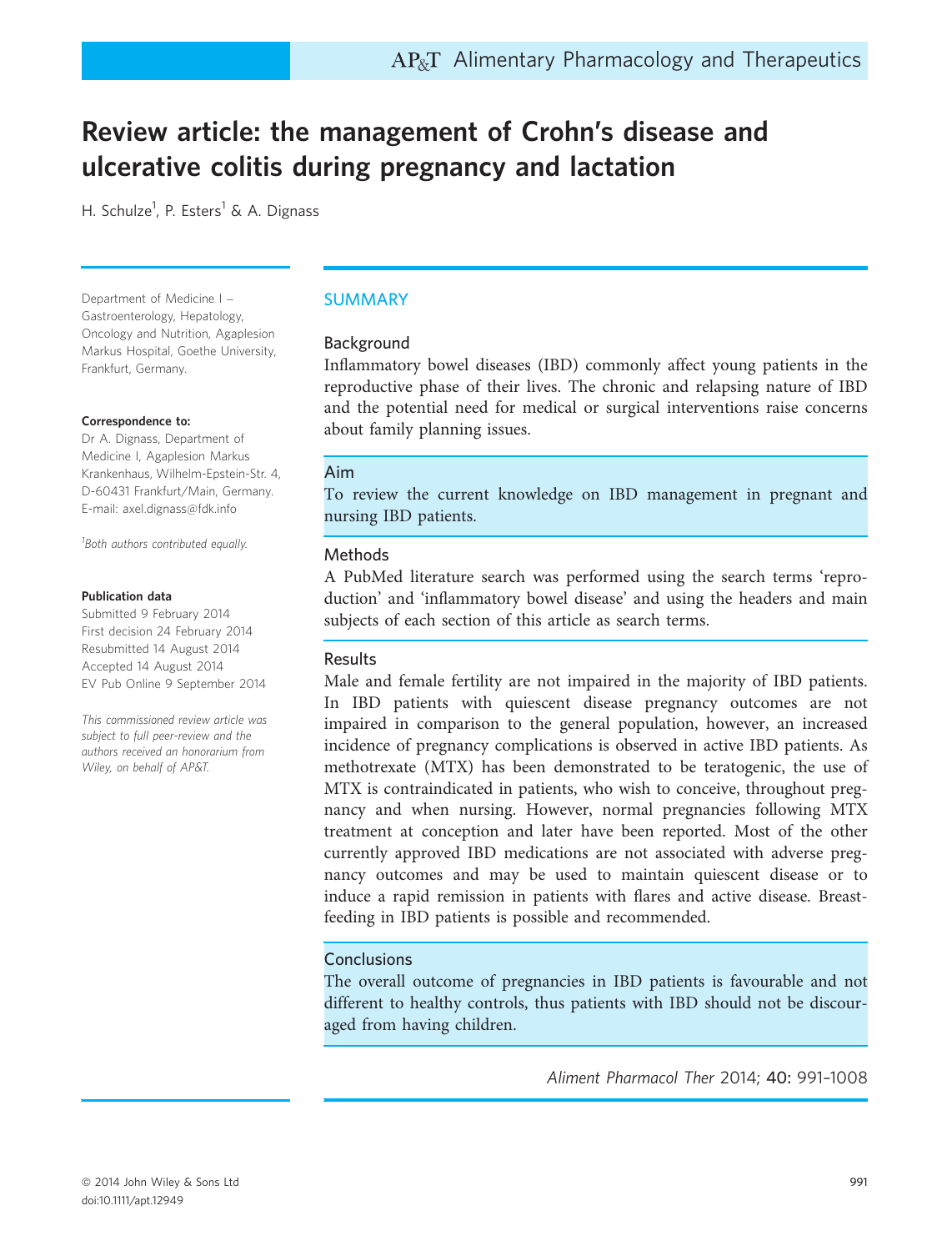#### H. Schulze et al.

## INTRODUCTION

Ulcerative colitis (UC) and Crohn's disease (CD) are the most common subforms of the inflammatory bowel diseases (IBD). These diseases are chronic inflammatory illnesses potentially affecting wide parts of the digestive tract, sometimes accompanied by extraintestinal manifestations, and marked by episodes of inflammatory disease activity and remission. UC and CD commonly affect young patients in the reproductive phase of their lives. The chronic and relapsing nature of these diseases and the potential need of a medical therapy or surgical interventions raise questions concerning all fields of reproduction in both sexes. The influence of the diseases on pregnancy and vice versa is a major concern to patients in the phase of family planning. The fear of adverse effects of the medication on the unborn child in pregnancy and later when breastfeeding, the fear of complications after the different modes of delivery, the perception to suffer from a hereditary disease and other beliefs, reasonable and or not, may result in intended childlessness. The treatment of IBD patients from conception to birth is challenging and accompanied by uncertainties for patients and physicians, because the level of evidence of the treatment recommendations in this field is usually low. The aim of this article is to critically review the existing literature and to up-date the latest guideline recommendations.

#### **METHODS**

A PubMed literature search war performed using the MESH (medical subject headings) terms 'reproduction' and 'inflammatory bowel disease'. To generate a complete survey of all relevant articles more specific PubMed searches were performed using the headers and the main subjects of each section of this article as search terms. A special focus of interest was set on the time period between 2010 and June 2013. An additional source of relevant literature was generated by reviewing the reference lists from identified articles and from the current guidelines. The search was limited to articles published in English. The information extracted from literature was condensed to applicable recommendations and completed by our own clinical experience.

#### **FERTILITY**

#### Fertility in IBD

As male and female fertility are potentially influenced by different mechanisms for physiological and anatomical reasons and the wish to conceive is based on a variety of rational and irrational motivations it is important to distinguish between intended and unintended childlessness in CD and UC. The patient's (mis-) perception of the nature and the course of the underlying disease, its inheritance, side effects of medications and other interventions potentially contribute to an intended childless $ness<sup>1</sup>$ 

Women and men diagnosed with CD or UC without signs of active disease, disease specific medication and without a medical history of surgical interventions are generally as fertile as the general population.<sup>2, 3</sup> However, patients suffering from UC and CD tend to have fewer children than the control populations.<sup>4</sup> In contrast to UC, active CD is reported to have a negative influence on fertility rates.<sup>2, 5</sup> The reasons for subfertility in CD include different mechanisms as impairment of the fallopian tubes, ovarian dysfunction, as well as dyspareunia as a consequence of a perianal or pelvic disease manifestation.6, 7 In addition, severe disease activity and/or malnutrition/anorexia may result in secondary amaenorrhea and infertility.<sup>2, 3, 6</sup>

The standard medication including mesalazine, sulfasalazine and corticosteroids do not have any known negative influence on fertility in female CD and UC patients.<sup>8</sup> The immunomodulators azathioprine and mercaptopurine are generally considered safe for the use in the time period of conception and during pregnancy. $9-11$ Methotrexate (MTX) is generally contraindicated in patients wishing to conceive and has to be stopped at least three, better 6–9 months prior to a planned conception in female and male patients.<sup>12–14</sup> In UC, proctocolectomy followed by ileal pouch anal anastomosis reduces fertility significantly.<sup>15–18</sup>

Male patients with IBD treated with sulfasalazine exhibit an impairment of fertility which improves after switching to mesalazine.<sup>8</sup> Thiopurines started at least 3 months prior to conception are not associated with a significantly elevated risk for unsuccessful pregnancies and fertility impairment in male patients.<sup>19</sup> The influence of frequently used IBD medications on female and male fertility is also summarised in Table 5 at the end of this review.

#### **PREGNANCY**

## Natural course of pregnancy in IBD patients and expected outcome of mothers

Pregnancies in IBD will develop normally in about 80% of patients<sup>20</sup> (Table 1). A meta-analysis including 12 studies with 3907 female IBD patients found elevated odds ratios for preterm delivery in IBD (OR 1.87, 95%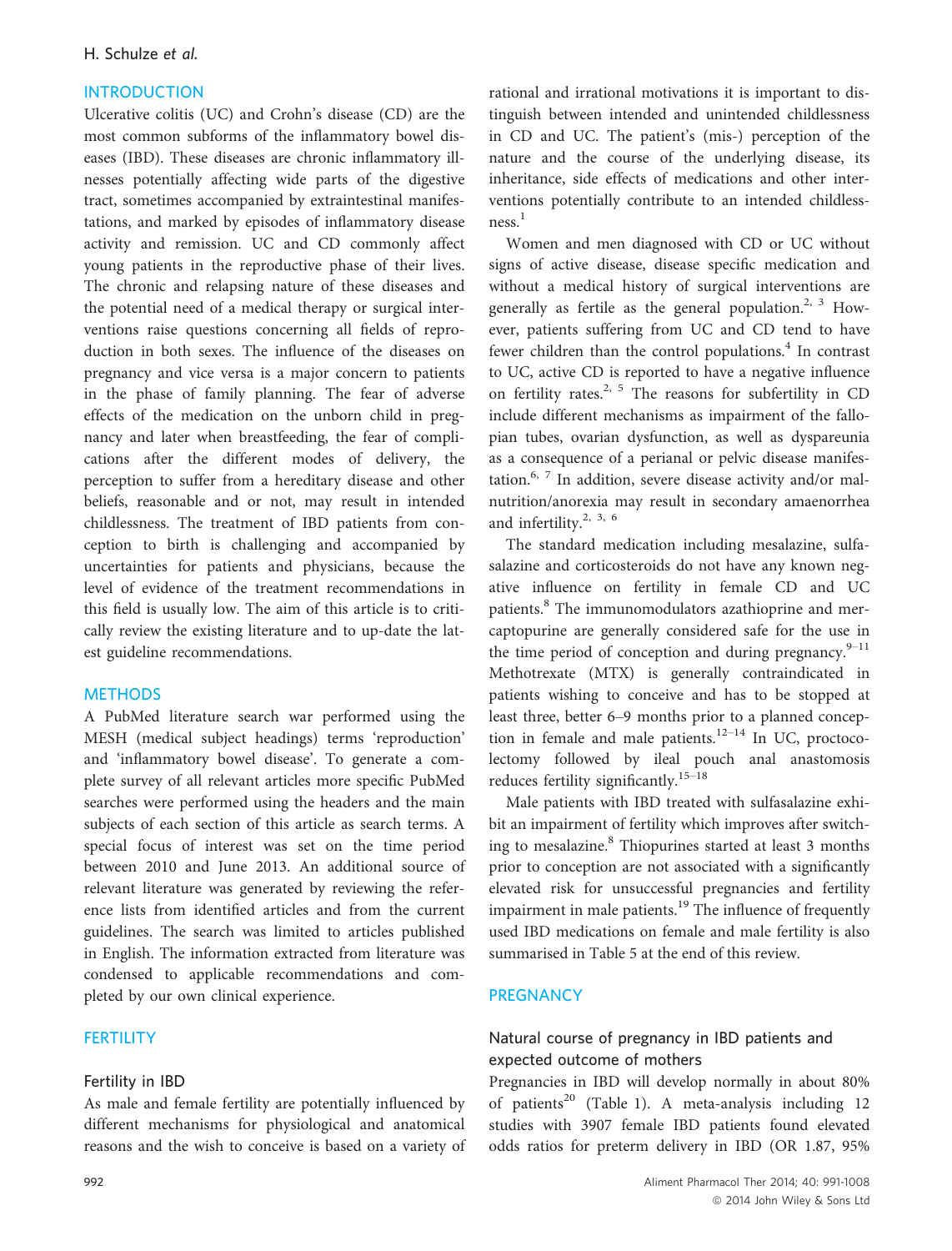| <b>Table 1</b>   Pregnancy outcome in<br>IBD patients according to |                          | Normal<br>course (%) | Congenital<br>abnormalities (%) | Pre-term birth<br>(% ) | Spontaneous<br>abortion (%) |
|--------------------------------------------------------------------|--------------------------|----------------------|---------------------------------|------------------------|-----------------------------|
| disease activity <sup>22</sup>                                     | Background<br>population | 83                   |                                 | ь                      |                             |
|                                                                    | CD, in remission         | 82                   |                                 |                        | 10                          |
|                                                                    | CD, active disease       | 54                   |                                 | 25                     | 20                          |
|                                                                    | UC, in remission         | 84                   |                                 | 6                      | q                           |
|                                                                    | UC, active disease       | 65                   |                                 | 12                     |                             |

CI: 1.52–2.31), low birth weight in CD (OR 2.82, 95% CI: 1.42–5.60) and congenital malformations in UC (OR 3.88, 95% CI:  $1.14-10.67$ ).<sup>21</sup> These data are contrasted by a large study from  $2007^{22}$  and a prospective case–control study from  $2011$ ,<sup>23</sup> which found no differences in spontaneous abortion, preterm delivery, congenital malformations and low birth weight. However, most studies did not consider disease activity and in the latter studies from 2007 and 2011 most patients were in a stable remission thus possibly biasing data and leading to contrary results.

Available data regarding the influence of disease activity on pregnancy outcome are inconsistent. On the one hand significantly elevated rates of preterm delivery, low birth weight and congenital malformation have been reported when conception occurred in a period of active disease.<sup>24, 25</sup> Especially maternal weight gain of less than 12 kg in pregnancy was associated with adverse pregnancy outcomes, $26$  indicating an active and not manageable disease. On the other hand comparing outcomes of 70 pregnancies (24 CD, 46 UC) before manifestation of IBD to 97 pregnancies (36 CD, 61 UC) after manifestation of IBD in the same women revealed no differences in pre-term birth, low birth weight and congenital malformations, even in cases of higher disease activity (10 active CD, 37 active UC). $27$  Whether and to what degree disease activity of IBD influences pregnancy outcomes remains unclear. Nevertheless, normal pregnancy outcomes even in patients with active disease might be a result of recent advances in medical therapy, compensating the negative influence of disease activity on pregnancy outcome and underlining the necessity for an aggressive treatment of flares in pregnancy instead of accepting active disease. In addition, female IBD patients wishing to become pregnant should be advised to plan pregnancy in a phase of stable remission, if possible.

#### Course of IBD during and after pregnancy

The course of IBD during pregnancy depends on disease activity at conception. If women conceive during a stable remission of IBD, about 70% will stay in remission and about 30% will experience an acute flare, which corresponds to a usual course of IBD in a 9-month period in nonpregnant IBD patients.28–<sup>31</sup>

In contrast, two of three women conceiving during an acute flare of IBD will suffer from a persistent flare and two-thirds of these will experience worsening of disease activity.22, 32, 33

From a more global point of view, pregnancies seem to have a beneficial effect on the further course of IBD, as the rate of acute flares decreases after pregnancy in both CD and UC.<sup>34, 35</sup> As many women stop smoking during pregnancy, it remains unclear whether this beneficial effect is caused by smoking cessation, especially in CD.

In consequence, female IBD patients wishing to conceive should be encouraged in their decision, but conception should be planned at stable remission, whenever possible.

#### Diagnostic approaches in pregnancy

The criteria for diagnosis in IBD do not change during pregnancy, although there are some specific characteristics for diagnosing IBD disease activity assessment during pregnancy.

Different mechanisms like haemodilution, the anabolic metabolism, as well as changes in hepatic and renal clearance result in physiological changes of laboratory parameters. Table 2 summarises the most important changes during pregnancy.

| <b>Table 2</b>   Changes of laboratory parameters in the<br>pregnant IBD patient |                                                                                                                      |  |  |  |
|----------------------------------------------------------------------------------|----------------------------------------------------------------------------------------------------------------------|--|--|--|
| Parameter                                                                        | Change                                                                                                               |  |  |  |
| Albumin                                                                          | Reduction in up to $1 g/dL$                                                                                          |  |  |  |
| Haemoglobin                                                                      | Reduction in up to 1 g/dL; possible<br>aggravation and severe anaemia due<br>to disturbed intestinal iron resorption |  |  |  |
| Erythrocyte<br>sedimentation rate                                                | Acceleration by factor 2-3                                                                                           |  |  |  |
| Leucocytes                                                                       | Physiological leukocytosis of up to<br>15 000 µL                                                                     |  |  |  |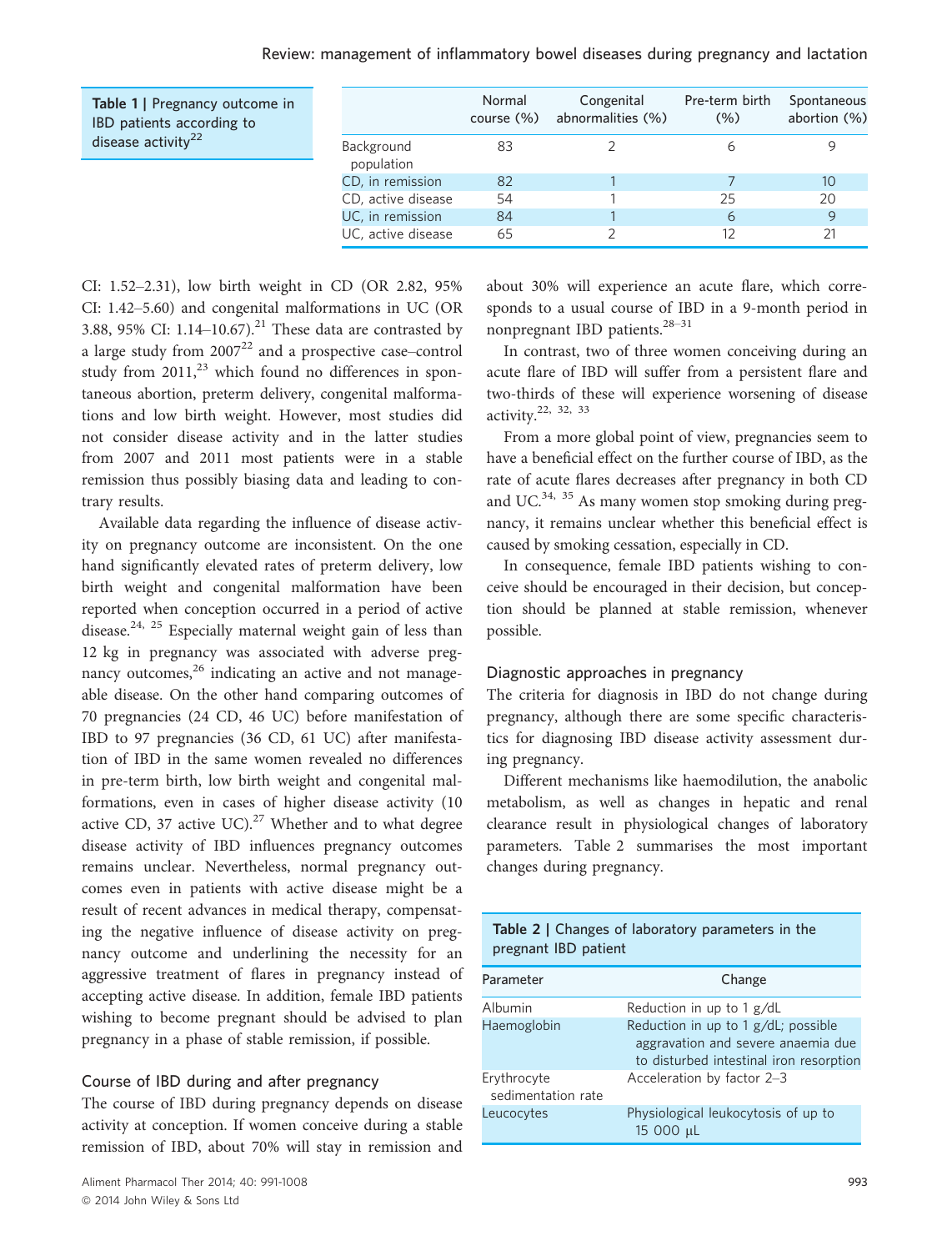The ultrasound examination of the abdomen is the method of choice in pregnant women (Table 3). However, growth of foetus and uterus limit the applicability of this method in the later course of pregnancy. If findings are inconclusive or relevant parts of the abdomen cannot be examined appropriately, the use of alternative imaging methods will be essential.

Radiation limits the use of computed tomography to individual cases, which have to be chosen wisely (Table 3). Regarding magnetic resonance imaging (MRI), contrast media (mostly gadolinium-based) and the technique itself raise safety concerns for the offspring (Table 3). Experimentally derived data from animal studies showed elevated rates of congenital malformations, when animals were exposed to strong electromagnetic fields.<sup>36–38</sup> However, these results have not been reproduced in human cells.<sup>39–41</sup> The risk of acoustic damage to the foetus does not seem to be relevant, $42$  furthermore in the fluid filled stomach of a volunteer a reduction in sound intensity from 120 to 90 dB was detected, falling below the critical threshold of 120 dB.<sup>43</sup> Safety data on gadolinium use in pregnancy are inconsistent. Several animal studies revealed growth retardation and higher rates of congenital malformations, though the dose of gadolinium was two to seven times higher than usual doses in human studies, $44$  in contrast this disadvantage was not seen in other animal studies.<sup>45–49</sup> Beyond animal studies, there are only few data on the use of gadolinium in pregnant women. However, published studies of foetal Gadolinium exposure in the first<sup>50</sup> and second as well as third trimester $51-54$  did not report adverse events.

In summary MRI should be performed in the second and third trimester without the use of a gadolinium-based contrast media, if possible. If necessary, Gadolinium-enhanced MRI should be considered in individual cases, if the potential benefit outweighs the potential risk for the foetus.

## Endoscopy

Gastroscopy, sigmoidoscopy and colonoscopy (Table 3) with a distinct indication, performed by a well-experienced examiner, adhering to recommendations on patient position, sedation and monitoring, are assumed to be safe, especially in the second trimester.<sup>6, 55</sup> With the beginning of the second trimester patients should be positioned in a left lateral position with continuously monitoring of oxygen saturation. Examiners conducting gastroscopy should be aware of a higher risk for aspiration, as lower oesophageal sphincter may be insufficient, especially in the second trimester.<sup>56</sup> Flexible sigmoidoscopy should be preferred instead of colonoscopy, if possible, because less compromising bowel cleansing protocols (e.g. enemas) are sufficient, and the procedure time and length of sedation are usually shorter. Generally, polyethylene glycol based bowel preparation solutions are recommended although safety data for the use in pregnant patients do not exist.<sup>57, 58</sup> The monitoring of foetal vital signs should be considered.

All patients should be offered sedation during endoscopic procedures. We recommend use of propofol in the lowest effective dose, which is classified category B by Food and Drug Administration (FDA). It rapidly passes placental barrier, foetal blood levels reach about 70% of maternal blood levels.<sup>59</sup> Human studies found no differences regarding APGAR-Score and post-partal neurological status for the use of propofol (at doses of 2–

| <b>Table 3</b>   Safety of diagnostic approaches in pregnancy |                                                                                                                                |                                                                                                                                           |  |  |  |  |
|---------------------------------------------------------------|--------------------------------------------------------------------------------------------------------------------------------|-------------------------------------------------------------------------------------------------------------------------------------------|--|--|--|--|
| Diagnostic approach                                           | Safety in pregnancy                                                                                                            | Comment                                                                                                                                   |  |  |  |  |
| Ultrasound                                                    | Safe                                                                                                                           | Method of choice; often limited applicability in later in pregnancy                                                                       |  |  |  |  |
| <b>MRI</b>                                                    | Possible in second and<br>third trimester                                                                                      | Inconsistent data on gadolinium-use, thus MRI preferably without<br>gadolinium; gadolinium use needs case-by-case decision                |  |  |  |  |
| $CT$ and $X$ -ray                                             | Not recommended                                                                                                                | Limited by radiation; case-by-case decision in maternal life threatening<br>situation (with MRI/ultrasound not available or inconclusive) |  |  |  |  |
| Endoscopy, general<br>considerations                          | Needs distinct indication,<br>well-experienced examiner,<br>patient in left lateral position,<br>continuous patient monitoring |                                                                                                                                           |  |  |  |  |
| Gastroscopy                                                   | Possible                                                                                                                       | Elevated risk of aspiration (especially in second trimester)                                                                              |  |  |  |  |
| Flexible<br>sigmoidoscopy                                     | Safe                                                                                                                           | Shorter procedure and sedation time compared to colonoscopy                                                                               |  |  |  |  |
| Colonoscopy                                                   | Possible                                                                                                                       |                                                                                                                                           |  |  |  |  |
| Propofol sedation                                             | Possible                                                                                                                       | Use lowest effective dose                                                                                                                 |  |  |  |  |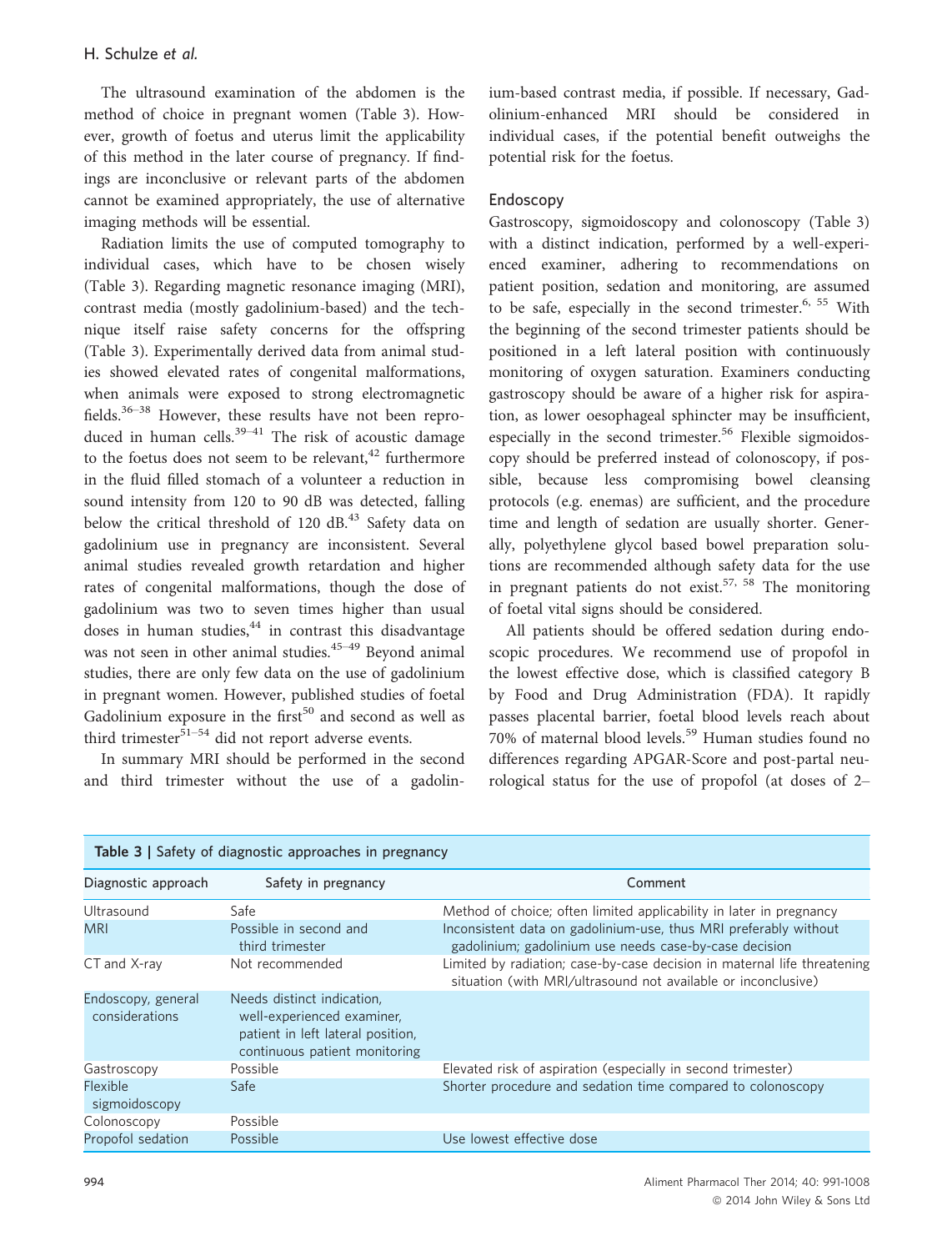2.8 mg/kg) compared to thiopental in Caesarean section.<sup>60</sup> Sedation for endoscopy usually requires a bolus of propofol, followed by repetitive boli of 5–10 mg every 2–3 min. Propofol doses commonly used for sedation for gastrointestinal endoscopy are lower than in anaesthetic induction protocols and propofol is assumed safe during pregnancy<sup>61</sup> and lactation.<sup>62</sup>

Reports of congenital malformations (heart defects, lip-jaw-palate clefts and inguinal hernia) after consumption of benzodiazepines in the first trimester $63$  have raised safety concerns, even though later studies could not find adverse events.<sup>64, 65</sup> However, with propofol as a safe and widely used narcotic we recommend to avoid the use of benzodiazepine derivates during pregnancy.

## **THERAPY**

Many patients wishing to conceive fear severe adverse side effects for their offspring or fertility and reported this fear to be the main reason for non-adherence to the prescribed medication.<sup>66, 67</sup> This highlights the importance of a detailed consultation and information of patients.

Therapy strategies during pregnancy and lactation are generally not different to those recommended in nonpregnant patients.68, 69 The indication for initiation or continuation of a medical therapy is based on disease activity, location of manifestation and course of disease. There is no significantly increased risk for miscarriage and malformation under standard therapy including corticosteroids and mesalazine. The risk for pre-term birth and small for gestational age neonates under this medication is increased. Neither the diagnosis of IBD nor the adequate medical therapy are medical indications for abortion. $33, 70-74$ 

The basic principles of the medical IBD therapy before and during pregnancy are: (i) An acute flare has to be treated prompt and effectively. (ii) An effective therapy should not be discontinued, if not contraindicated. (iii) The individual course of disease and the medical history have to be considered when planning medical therapy. (iv) A medical therapy for maintenance of remission has to be discussed with the patient regarding all risks and benefits. (v) If possible, the medication with the minimal risk for mother and child should be chosen. (vi) The optimal time point of conception is in stable disease.

Finding the appropriate medical therapy during pregnancy may be complicated by the fact that almost all available medications have no explicit approval for the treatment of IBD during pregnancy from the official authorities. The 1979 established pregnancy risk categories by the American FDA (see Table 4) as well as recommendations by the European Crohn's and Colitis Organization (ECCO) may serve as guidance. In general, most of the established drugs for IBD therapy, with exception of MTX and thalidomide which are strongly contraindicated in pregnancy, are regarded as low risk.

## Drugs

The use of frequently administered IBD medications during pregnancy is summarised in Table 5.

Aminosalicylates. Aminosalicylates are indicated to treat mild-to-moderate UC and for maintenance of remission. The efficacy of aminosalicylates in the treatment of CD is limited. Aminosalicylates including sulfasalazine are generally considered safe during pregnancy. A meta-analysis with a total of 642 pregnant IBD patients exposed to aminosalicylates found no statistically significant risks for congenital malformations, stillbirth, spontaneous abortion, preterm delivery or low birth weight.<sup>75</sup> As sulfasalazine acts as a folic acid antagonist,

| <b>Table 4   FDA</b> pregnancy categories |                                                                                                                                                                                                                                                                                                               |  |  |  |
|-------------------------------------------|---------------------------------------------------------------------------------------------------------------------------------------------------------------------------------------------------------------------------------------------------------------------------------------------------------------|--|--|--|
| Category A                                | Adequate and well-controlled studies have failed to demonstrate a risk to the foetus in the first trimester of<br>pregnancy (and there is no evidence of risk in later trimesters)                                                                                                                            |  |  |  |
| Category B                                | Animal reproduction studies have failed to demonstrate a risk to the foetus and there are no adequate and<br>well-controlled studies in pregnant women                                                                                                                                                        |  |  |  |
| Category C                                | Animal reproduction studies have shown an adverse effect on the foetus and there are no adequate and well-<br>controlled studies in humans, but potential benefits may warrant use of the drug in pregnant women despite<br>potential risks                                                                   |  |  |  |
| Category D                                | There is positive evidence of human foetal risk based on adverse reaction data from investigational or marketing<br>experience or studies in humans, but potential benefits may warrant use of the drug in pregnant women despite<br>potential risks                                                          |  |  |  |
| Category X                                | Studies in animals or humans have demonstrated foetal abnormalities and/or there is positive evidence of human<br>foetal risk based on adverse reaction data from investigational or marketing experience, and the risks involved<br>in use of the drug in pregnant women clearly outweigh potential benefits |  |  |  |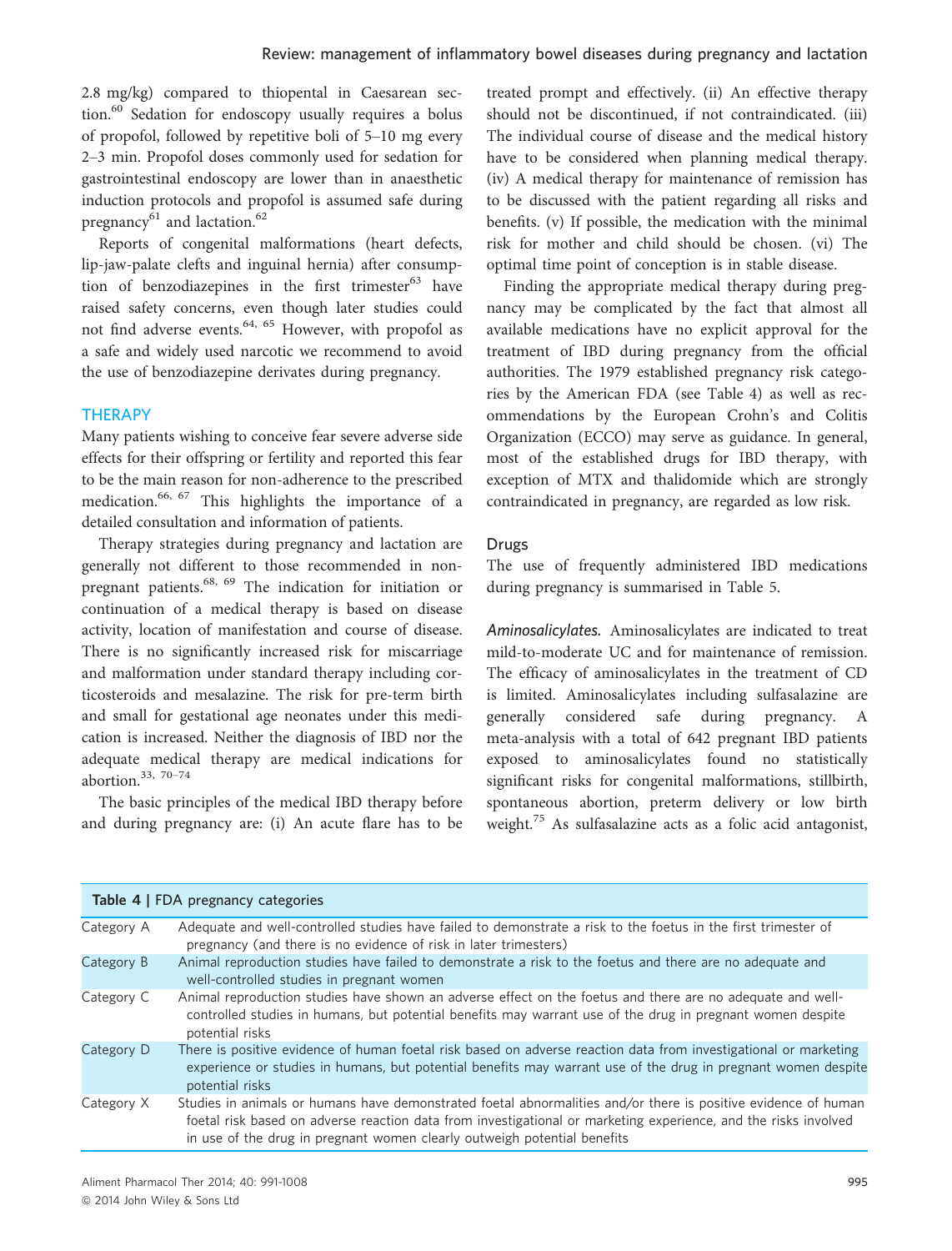| Drug (FDA<br>pregnancy category)      | Influence on                                                                 |                              |                                                                                                           |                                                                                                        |  |
|---------------------------------------|------------------------------------------------------------------------------|------------------------------|-----------------------------------------------------------------------------------------------------------|--------------------------------------------------------------------------------------------------------|--|
|                                       | Male fertility                                                               | Female fertility             | Use during pregnancy                                                                                      | Use during lactation                                                                                   |  |
| Mesalazine (oral:<br>B; rectal C)     | No influence <sup>8</sup>                                                    | No influence <sup>8</sup>    | Possible <sup>75</sup>                                                                                    | Possible <sup>146-150</sup>                                                                            |  |
| Sulfasalazine (B)                     | Possible influence<br>(fully reversible<br>after ending) <sup>197, 198</sup> | No influence <sup>8</sup>    | Possible, <sup>75</sup> folic acid<br>supplementation<br>recommended <sup>76</sup>                        | Possible <sup>155-159</sup>                                                                            |  |
| Prednisolone (C)                      | Unclear                                                                      | No influence <sup>8</sup>    | Possible <sup>6</sup> ; risk of lip-<br>jaw-palate clefts<br>unclear $^{79-82}$                           | Possible, only minor<br>amounts detectable<br>in breast milk and no<br>significant risk <sup>163</sup> |  |
| Oral Budesonide (C)                   | No data                                                                      | No data                      | Possible <sup>88</sup>                                                                                    | Unclear, but no<br>significant side effects<br>expected                                                |  |
| Thiopurines (MP,<br>Azathioprine) (D) | No influence <sup>19</sup>                                                   | No influence <sup>9-11</sup> | Possible <sup>10, 11, 70, 91, 92</sup>                                                                    | Possible <sup>165-169</sup>                                                                            |  |
| Infliximab (B)                        | Probably no influence <sup>199-201</sup>                                     | Unclear                      | Possible, 10, 11, 70, 91, 92<br>Stop in last trimester<br>recommended                                     | Unclear, but no significant<br>side effects expected                                                   |  |
| Adalimumab (B)                        | No data                                                                      | Unclear                      | Possible, 11, 108, 110-112<br>Stop in last trimester<br>recommended                                       | Unclear, but no significant<br>side effects expected                                                   |  |
| Golimumab (B)                         | No data                                                                      | No data                      | Possible, however only<br>animal data available <sup>115</sup> ;<br>Stop in last trimester<br>recommended | No data                                                                                                |  |
| Methotrexate (X)                      | Unclear, discontinuation<br>recommended                                      | Contraindicated              | Contraindicated <sup>72, 97</sup>                                                                         | Contraindicated <sup>171</sup>                                                                         |  |
| Ciclosporin(C)                        | Unclear                                                                      | Unclear                      | Possible, rescue therapy in<br>steroid-refractory UC                                                      | Possible 178-185                                                                                       |  |
| Tacrolimus (C)                        | Unclear                                                                      | Unclear                      | Possible, case-by-case<br>decision for rescue therapy<br>in steroid-refractory UC                         | Possible <sup>178-185</sup>                                                                            |  |
| Ciprofloxacin (C)                     |                                                                              |                              | Possible, only if no alternative<br>antibiotic therapy is availabe                                        | Possible, caution because<br>of potential risk of                                                      |  |
| Metronidazole (B)                     |                                                                              |                              | Possible                                                                                                  | diarrhoea/colitis<br>in infants <sup>187-189</sup>                                                     |  |

Table 5 | Influence and use of frequently used IBD medications on female and male fertility, pregnancy outcome and lactation

an additional supplementation of 2 mg folic acid per day is recommended to diminish possible adverse effects of folic acid antagonists.<sup>76</sup>

Corticosteroids and budesonide. Steroids are drugs of choice for an acute flare and classified as safe in pregnancy according to actual ECCO guidelines.<sup>6</sup> They easily pass placental barrier, but especially prednisone and prednisolone are largely inactivated by placental 11 beta-hydroxylase.

Several animal studies consistently reported an increased incidence of cleft lip and palate after steroid medication in pregnancy,  $77, 78$  whereas data from human studies are inconsistent.79–<sup>82</sup> However a low risk for lip-jaw-palate clefts, especially after use of steroids in the first trimester, cannot be excluded and should be discussed with the patient. In our opinion the risk by an uncontrolled acute flare seems to be higher than the potential harm from steroid use.

Adrenal suppression and insufficiency are possible adverse events in patients treated by steroids. Neonatal adrenal suppression after maternal steroid therapy in pregnancy has been reported in case reports.<sup>83-86</sup> Only one case of neonatal adrenal suppression after steroid consumption in a pregnant IBD patient has been reported.<sup>87</sup> In this case, the mother had received a fixed dose of 32 mg methylprednisolone in combination with daily hydrocortisone enema (100 mg) for 1 month. In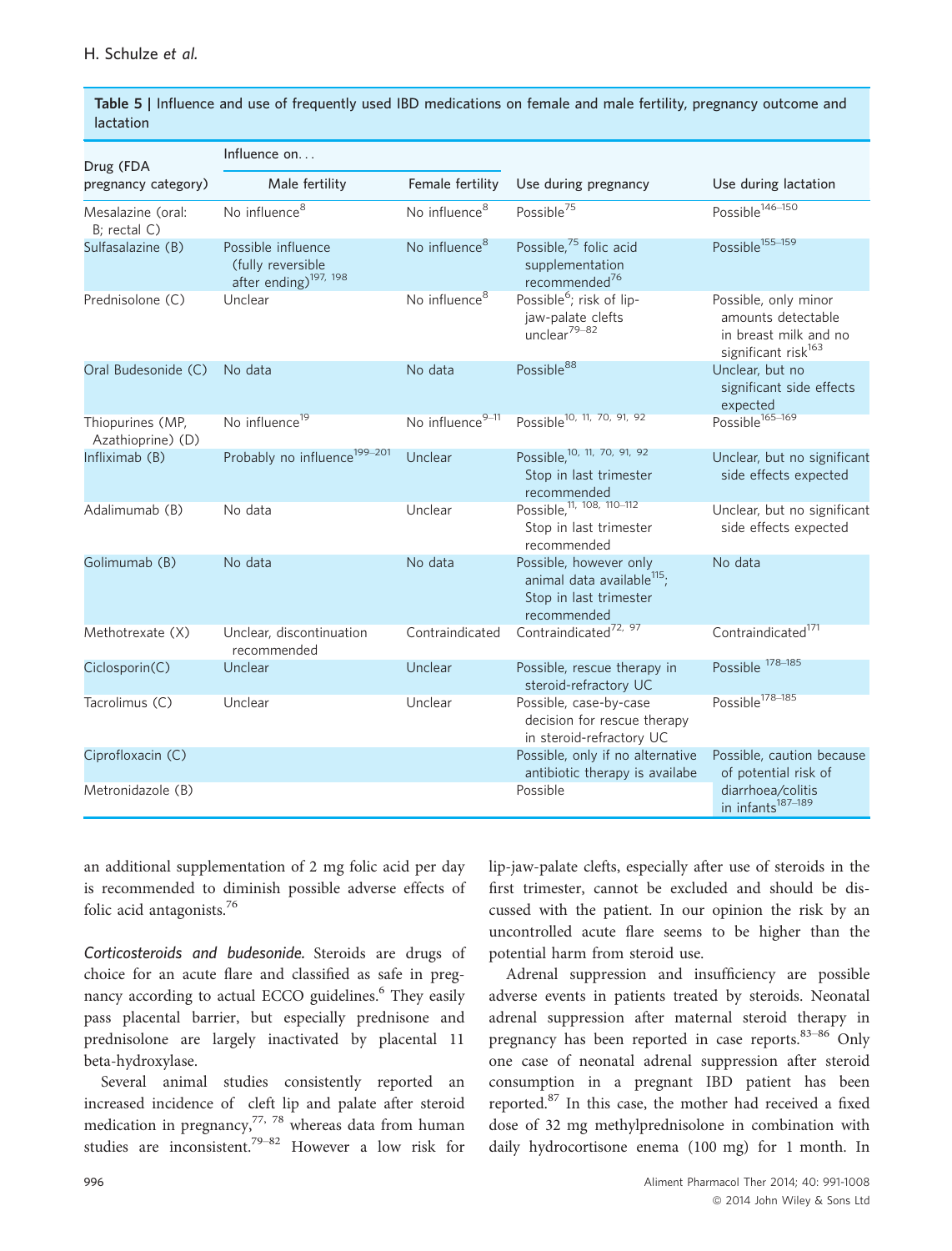conclusion, neonatal adrenal suppression or insufficiency seems to be a rare complication, but should be kept in mind, especially after high-dose steroid use in the late third trimester.

Budesonide is recommended for treatment of mildly active localised ileocaecal CD.<sup>69</sup> Actually, there is only a retrospective study with eight CD patients receiving oral budesonide (6–9 mg/day) during pregnancy<sup>88</sup> no adverse pregnancy outcomes have been reported.

Two studies examined the use of a special galenic formulation [extended release, multi matrix (MMX)] of budesonide in UC. MMX Budesonide was safe and moderately effective in the treatment of mild-to-moderate UC, $89, 90$  but no data for its use during pregnancy is available.

Thiopurines. Thiopurines are indicated for the treatment of chronic disease activity in UC and CD with steroid dependent or refractory course of disease. Over the last decades, the clinical experience with the use of azathioprine and mercaptopurine during pregnancy has become great. Studies with several hundreds of pregnant patients receiving thiopurines did not find higher rates of abortion, congenital malformations and pre-term birth compared to non-exposed pregnancies<sup>10, 11, 70, 91, 92</sup> and stand in contrast to studies with lower case numbers reporting higher rates of pre-term delivery, malformations and low birth weight.<sup>93, 94</sup> Interestingly, in 2013 Casanova et al. reported a significant lower rate of neonatal complications after exposure to thiopurines during pregnancy compared to non-exposed neonates.<sup>11</sup> Data from a prospective multicenter follow-up study did not find negative influence on long-term development or immune function of children, who were exposed intrauterine to maternal thiopurine therapy.<sup>95</sup>

Thiopurines should be considered as safe in pregnancy. A worldwide survey reported that 89% of IBD experts continue azathioprine therapy during pregnancy in  $CD<sup>96</sup>$ 

Methotrexate. Methotrexate is considered teratogenic and mutagenic, consequently contraindicated in pregnancy.<sup>72, 97</sup> Patients on MTX have to be advised to use an effective method for contraception. In case of conception MTX has to be stopped urgently and folic acid supplementation in high doses is needed. A therapeutic abortion is not generally indicated, but detailed information about the teratogenic potential of MTX is required and patients should be offered an ultrasound malformation screening. Due to intracellular modification MTX

has a long-lasting action and should have been terminated for about 3 months when planning pregnancy.

Calcineurin inhibitors. The use of calcineurin inhibitors might be considered in the treatment (induction and maintenance of remission) of severe UC. Most data on tacrolimus and ciclosporin use in pregnancy are derived from transplantation medicine. Since 1991, more than 2000 pregnancies after organ transplantation have been registered in Swedish National Transplantation Pregnancy Registry, most patients had kidney transplantation (76%) and were treated with tacrolimus or ciclosporin in combination with steroids.<sup>98</sup> With exception of mycophenolate mofetil, there was no increased incidence of congenital malformations compared to general population.

In addition, a prospective study with 37 women after liver transplantation, treated with tacrolimus and steroids found no elevated rates of congenital malformation compared to general population.<sup>99</sup> In conclusion, neither ciclosporin nor tacrolimus seem to have a relevant teratogenic potential.

Many studies described higher rates of pre-eclampsia, pre-term birth, low birth weight and small for gestational age. It is unclear, whether these adverse events are caused by disease itself or are a result of medication. Comparing 908 births before and 152 births after organ transplantation in the same women, rates of pre-eclampsia (22%), pre-term birth (46%), low birth weight (41%) and small for gestational age  $(16%)$  did not differ,<sup>100</sup> possibly indicating the underlying disease as main reason for these adverse events.

European Crohn's and Colitis Organization guidelines for UC discuss the use of calcineurin inhibitors as rescue therapy for steroid-refractory UC with evidence level 1b for ciclosporin and evidence level 4 for tacrolimus.<sup>68</sup> A retrospective study with eight pregnant UC patients<sup>28</sup> and a small case–control study with a subgroup of five women receiving ciclosporin<sup>29</sup> report high effectiveness for induction of remission in severe, steroid-refractory UC in pregnancy.

Successful use of tacrolimus for steroid-refractory UC in pregnancy has only been reported in form of a case report so far.<sup>101</sup>

In general, data and evidence levels regarding calcineurin inhibitors in CD are limited to uncontrolled studies or case reports, thus ECCO guidelines for CD discuss the use of tacrolimus and ciclosporin only on a case by case basis, data on use of calcineurin inhibitors in pregnant CD patients are still missing.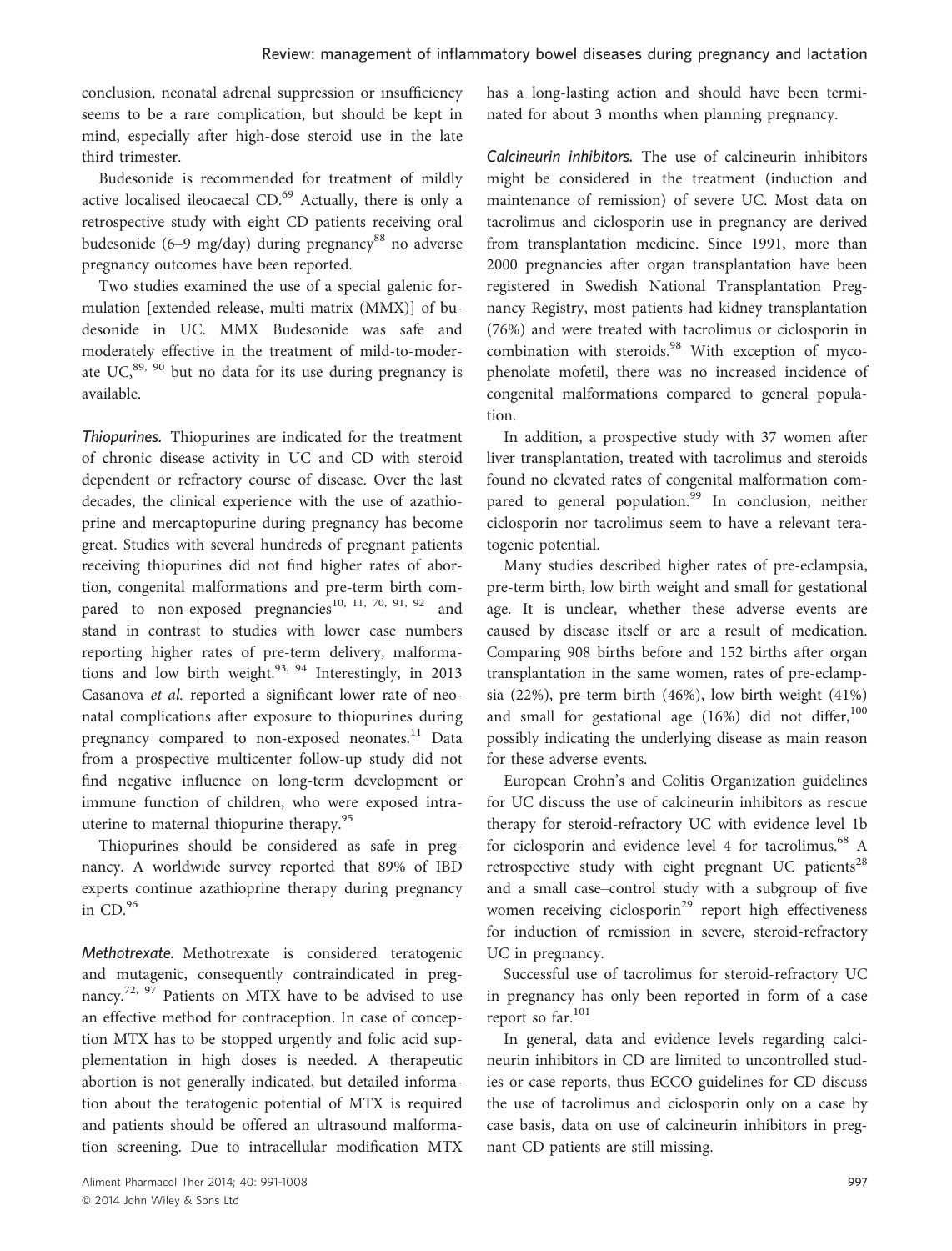Biologicals. Biologicals are indicated for induction and maintenance of remission in moderate to severe CD and UC. Infliximab (IgG1), adalimumab (IgG1), golimumab (IgG1) and certolizumab (Fab Fragment) as anti-TNF-alpha antibodies and natalizumab (IgG4) as anti-Integrin antibody are available biologicals for IBD therapy. However, only Infliximab (IFX) and adalimumab (ADA) have approval for IBD therapy in Europe.

Class G immunoglobulins pass placental barrier by active transport, which significantly increases from week 13 of gestation and reaches its maximum in third trimester.102–<sup>105</sup> Within Immunglobulin G subclasses 1–4, IgG1 has the highest diaplacental transportation rate, followed by IgG4, IgG3 and finally IgG2. $105$  Consequently, it was hypothesised, that neonatal concentrations of IFX and ADA would exceed maternal blood levels, whereas certolizumab (CZP) as fab fragment should have lower neonatal blood concentrations. Mahadevan et al. reported median neonatal cord levels for IFX of 160%, ADA 153% and CZP 3.9% compared to maternal blood levels after exposure to IFX  $(n = 11)$ , ADA  $(n = 10)$  and CZP  $(n = 10)$  in all three trimesters. IFX and ADA could be detected in the infants for as long as 6 months.<sup>106</sup>

Greatest experience for the use of biologicals in IBD exists for IFX,<sup>11, 107, 108</sup> especially from TREAT registry.<sup>109</sup> These data suggest no elevated rates for congenital malformations.

Data on ADA use in pregnant IBD patients is limited to case reports $110-112$  and studies with low case numbers, $11, 108$  no adverse events in comparison to non-exposed pregnancies were reported.

Golimumab has shown to be efficient to induce and maintain remission in TNF-alpha naïve patients with UC.<sup>113, 114</sup> Use of golimumab in pregnancy is limited to animal studies in cynomolgus macaques, $115$  no adverse events were observed. Like IFX and ADA golimumab is transported across the placenta, leading to foetal blood concentrations of about 50% compared to maternal blood levels, thus treatment should be stopped in the last trimester, like in IFX and ADA use.

Risks and benefits of the use of golimumab during pregnancy and lactation are assumed to be similar to those of the other monoclonal antibodies against TNF-alpha. However, as there is no clinical data so far, we recommend using IFX or ADA instead.

Certolizumab has approval for IBD therapy only in Switzerland and US and was classified by FDA as category B. So far, only a small study with 10 pregnant CD patients, who received CZP in all trimesters, is published.<sup>106</sup> Congenital malformations and adverse events were not found.

Because of increasing diaplacental transfer for IFX and ADA with a maximum in the third trimester, therapy with these biologicals is often terminated with the beginning of the third trimester. There is no evidence from studies for this recommendation, nevertheless in our personal opinion IFX and ADA should be paused with the beginning the third trimester, if the patient is in a stable remission, as persisting antibody levels in the newborn may result in potential immunosuppression in the newborn or impact the development of the immune system during childhood. In case of an acute flare scheduled biological therapy may be re-initiated as recommended by the London position statement on biological therapy in IBD.<sup>116</sup> It is particularly important that neonatologists are made aware if the mother has received anti-TNF in the last trimester as BCG vaccination of the newborn must be avoided in such cases.

Vedolizumab has been recently approved for the treatment of CD and UC not responding to conventional treatment. No data for the use of Vedolizumab during pregnancy is currently available, thus, no recommendations can be made. Natalizumab has no approval for IBD therapy in Europe. Studies or case reports of successful use in pregnant IBD patients are lacking so far. Most data concerning safety of natalizumab in pregnancy come from patients suffering from multiple sclerosis, one study with 35 women, who accidently conceived and gave birth to 28 babies, reported beside one case of hexadactyly no significant congenital malformations or neonatal complications.<sup>117</sup>

Antibiotics. Antibiotics are indicated for the treatment of perianal CD and to treat infectious complications in UC and CD, as well as pouchitis after ileo-pouch anal anastomosis (IPAA). The most intensively studied and widely used antibiotics in IBD are fluoroquinolones and nitroimidazoles. The majority of the alternative types of antibiotics is of minor relevance for the treatment of IBD and is generally used in case of intolerance to the standard treatment with fluoroquinolones and nitroimidazoles. The specific recommendations and restrictions concerning the use during pregnancy and lactation have to be considered thoroughly.

A meta-analysis and a prospective controlled trial evaluating the risk for birth defects, stillbirths, pre-term births and low birth weight following exposure to quinolones in the first trimester of pregnancy could not find an increased risk for complications.<sup>118, 119</sup> In contrast to these findings animal experiments detected an increased risk for cartilage damages after fluoroquinolone use during pregnancy.120, 121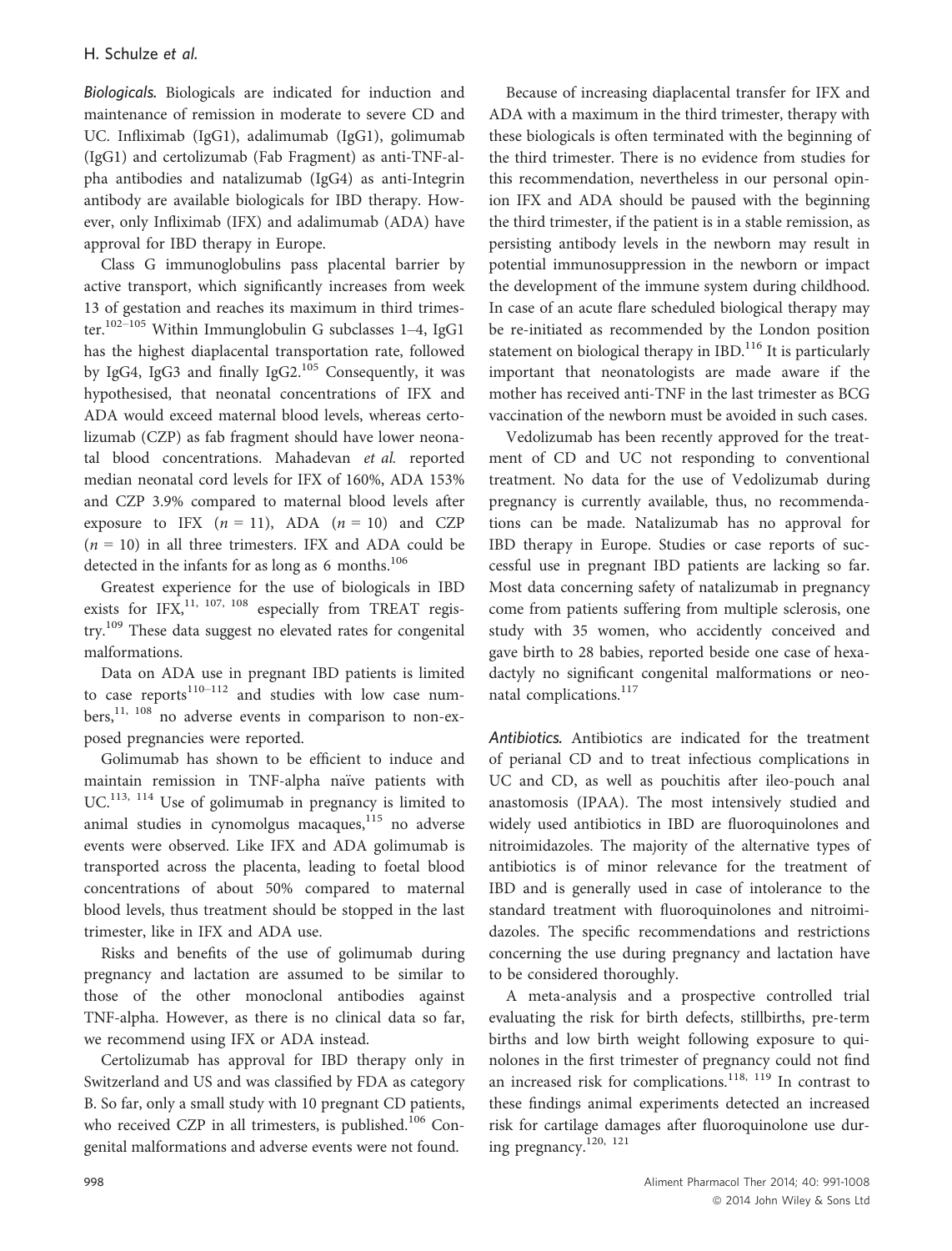Overall, fluoroquinolones should only be used during pregnancy if no alternative antibiotic with a more favourable risk to benefit ratio is available. Two large meta-analyses examining the safety of metronidazole as the most frequently used representative from the group of nitroimidazoles in pregnancy found no increased teratogenic risk.<sup>122, 123</sup> The use of metronidazole during all trimesters of pregnancy appears to be safe.

Rifaximine may be helpful in the treatment of chronic pouchitis and is recommended by ECCO guidelines.<sup>124</sup> Data concerning rifaximine use in pregnancy are still missing. Intestinal resorption of rifaximine is described below 1%; however, in patients with bowel inflammation low blood levels of rifaximine (<10 ng/mL) have been reported by the manufacturer. Resorption may be higher in case of high inflammatory activity in pouchitis and rifaximine treatment should be avoided in these cases.

Probiotics. While there is not enough evidence for effectiveness of probiotics in the therapy of CD up to date,  $69$ probiotics are effective in therapy of UC, with evidence for Escherichia coli Nissle and VSL#3. Escherichia coli Nissle is effective in maintenance of remission in UC and is suggested as alternative to 5-ASA.<sup>68</sup> The probiotic mixture VSL#3 has a positive additional effect on disease activity in patients with relapsing, mild-to-moderate UC, who are under treatment with 5-ASA and/or immunosuppressants.<sup>125</sup> Furthermore, it has been shown to be effective in the prevention of pouchitis<sup>126</sup> and in the maintenance of antibiotic induced remission of pouchitis.<sup>126, 127</sup>

As probiotics are part of physiological intestinal flora, E. coli Nissle and VSL#3 are not assumed to have any negative influence on pregnancy outcome.

Proton pump inhibitors. Proton pump inhibitors (PPI) are used for the treatment of CD manifestations of the upper gastrointestinal tract and, more frequently, as supportive or concomitant therapy. The use of PPI during pregnancy and lactation has been studied intensively. In a cohort study including 5082 live births exposed to PPI between 1996 and 2008, maternal PPI treatment was not associated increased risk of birth defects.<sup>128</sup> The use of PPI during pregnancy seems to be safe with the greatest experience for omeprazole, which is regarded the preferred medication.

In 2012 Andersen et al. reported an increased risk for asthma in children, who were prenatally exposed to acid-suppressive drugs (including PPI and histamin2-receptor antagonists, $^{129}$ ), however it is not clear, if this is a class-effect of the used drugs or a bias by maternal comorbidities, as an increased risk was reported even for PPI use after pregnancy.

Bile acid sequestrators. Cholestyramine is indicated to treat bile acid malabsorption, especially after ileocecal resection in CD. In addition, it has been used to treat intrahepatic cholestasis of pregnancy as well as hypercholesterolaemia. A study examining the effectiveness of cholestyramine in intrahepatic cholestasis showed adverse effects of this medication during pregnancy.<sup>130</sup> Severe foetal intracranial haemorrhage during cholestyramine treatment has been described.<sup>131</sup> All bile acid sequestrates potentially inhibit the uptake of food components, medication and vitamins (also vitamin K). The use of cholestyramine during pregnancy cannot be recommended. In the rare case of the absence of any alternative medical therapy risks and benefits of a cholestyramine therapy have to be thoroughly discussed with the patients. Colesevelam and Colestipol are also not absorbable and will not enter the bloodstream after oral ingestion. Their use has not been investigated in pregnant women. Animal studies have not shown a significant teratogenic potential.<sup>132, 133</sup> The recommendations concerning the use of colesevelam and colestipol during pregnancy are similar to cholestyramine.

Metoclopramide, loperamide and simethicone. Metoclopramide, loperamide and simethicone are widely used medications playing an important role in the symptom orientated supportive IBD therapy.

Metoclopramide is often used during pregnancy because of its potent prokinetic and antiemetic potential. Two recently published register-based large cohort studies revealed no evidence for an increased risk of malformation of other pregnancy complications.<sup>134, 135</sup> Nevertheless, the use of metoclopramide should be recommended with caution because it crosses the placental barrier and reaches significant foetal plasma concentrations.<sup>136</sup>

The effect of loperamide on pregnancy outcome has been examined in retrospective cohort studies. One study included 89 pregnant women with exposure to loperamide and has shown no increased risk of major malformations.<sup>137</sup> Another Swedish study suggested a possible moderate increased risk for hypospadia, placenta previa, large for gestational age and Caesarean section.<sup>138</sup> In most cases acute diarrhoea does not require the use of anti-diarrhoeal medication. If really necessary, the risk of short-term loperamide therapy during pregnancy appears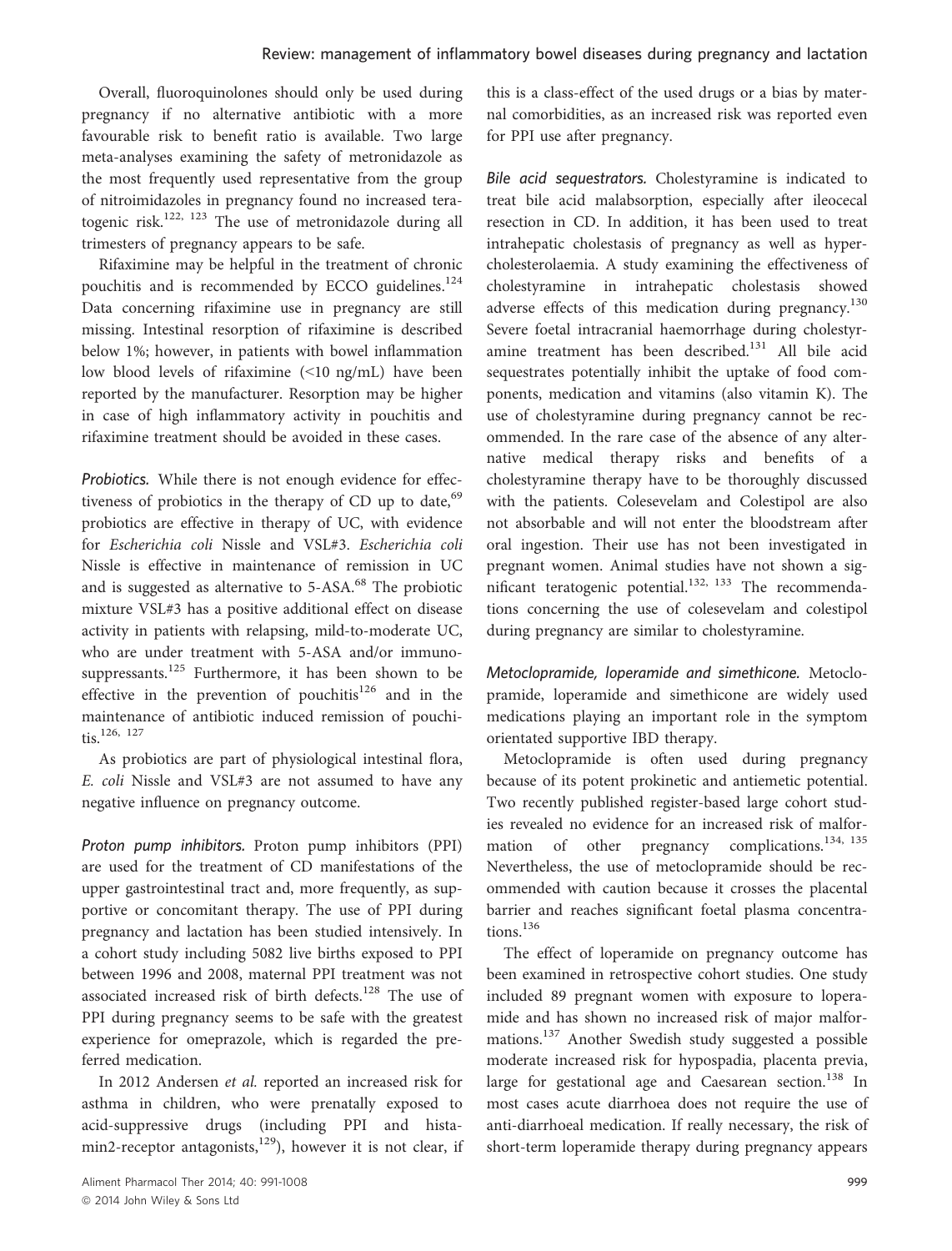to be acceptable. Long-term loperamide therapy should only be recommended if no applicable alternative medication is available.

Simethicone is a widely used medication to treat gasrelated abdominal discomfort. The agent is not absorbed after oral ingestion making adverse effects during pregnancy extremely unlikely. Controlled studies investigating the use of simethicone during pregnancy are not available.

Ingredients and additives in drugs. All available drugs consist of more than the pharmaceutical active component. It is important to notice that not only the active pharmaceutical agent potentially causes adverse effects but also the other ingredients and additives. Phthalates for example are used in a variety of consumer products. These agents were found to cause reproductive and developmental toxicity in animal studies.<sup>139</sup> One study reported high urinary concentrations of phthalate metabolites under mesalazine therapy in one female patient.<sup>140</sup> The phthalate is part of the galenic coating for the delayed-release in a certain mesalazine formulation. The relevance of these findings remains unclear, larger studies are needed. The risks caused by these and other additives are difficult to assess. Generally, these risks seem acceptable when using well-standardised medication with approval of the major authorities (FDA, EMA).

## MANAGEMENT OF COMPLICATIONS AND **SURGERY**

In general, therapy of intestinal stenosis, abscess or ileus in pregnancy is based on the same principles as in nonpregnant IBD patients and operation is indicated in most patients. Patients with a strong indication for abdominal surgery, like intraperitoneal sepsis, should undergo operation urgently, as severe illness seems be the greater risk for mother and foetus. This approach has been adopted from data on acute appendicitis. Nonperforated appendicitis in pregnancy is associated with maternal and foetal mortality of 0%, whereas perforation of appendicitis increases mortality for mother (17%) and foetus  $(43\%)$ .<sup>141</sup> In a retrospective study with 77 pregnant women with non-obstetric abdominal surgery with a clear indication (acute appendicitis, gall-bladder disease, adnexal mass) a maternal and foetal mortality of 0% was reported and authors concluded that necessary surgery in pregnancy is safe and that the severity of the underlying disease is the main risk factor for maternal and foetal outcome.142 Because of higher rates of pre-term labour in the third trimester and spontaneous abortion in the first trimester authors recommend to perform surgical interventions in the second trimester, if possible. $^{142}$ 

#### DELIVERY

The mode of delivery should generally be chosen according to obstetric recommendations. However, in some situations in IBD Caesarean section should be considered. In case of active perianal or rectal disease Caesarean section is recommended by  $ECCO<sup>6</sup>$  If in doubt about perianal or rectal disease activity, a rectoscopy should be performed.

After restorative proctocolectomy with IPAA, patients are highly dependent on intact anal sphincter, consequently Caesarean section is advised, as the risk of sphincter injury seems to be increased after vaginal delivery.<sup>143</sup> In contrast, the possibility for necessary proctocolectomy with IPAA in the future should not lead to a general indication for Caesarean section in female UC patients, in our opinion.

In mothers with CD, absence of perianal or rectal affection allows vaginal delivery without elevated risk for post-partal flare,<sup>144</sup> but episiotomy should be avoided, if justifiable from the obstetric point of view, as perianal affection may be triggered by this intervention.<sup>145</sup>

In summary, there are few gastroenterological indications for Caesarean section, but decision about delivery mode should be taken by obstetrician, gastroenterologist and colorectal surgeon together. In IBD patients, threshold for Caesarean section should be set to a low level in cases of obstetric concerns. However, performing Caesarean section only on patient's wish in absence of medical indication has to been seen critical, as birth by Caesarean section is associated with moderately higher rates of IBD onset in childhood.<sup>146</sup>

#### BREASTFEEDING

#### Breastfeeding in IBD

Breastfeeding is generally considered to be the ideal form of nutrition with positive effects on various aspects of health of mother and child.<sup>147</sup> It is not associated with a worsening of the course of disease or the development of acute flares in  $IBD<sup>148</sup>$  A systematic review examining the effect of breastfeeding on the development of IBD in children could find a possible protective effect on early onset IBD.<sup>149</sup> The cessation of an effective therapy should be avoided if possible. The use of possible IBD medications during breastfeeding is summarised in Table 5. While a meta-analysis supports this hypothesis of a positive effect,<sup>149</sup> other studies could not find an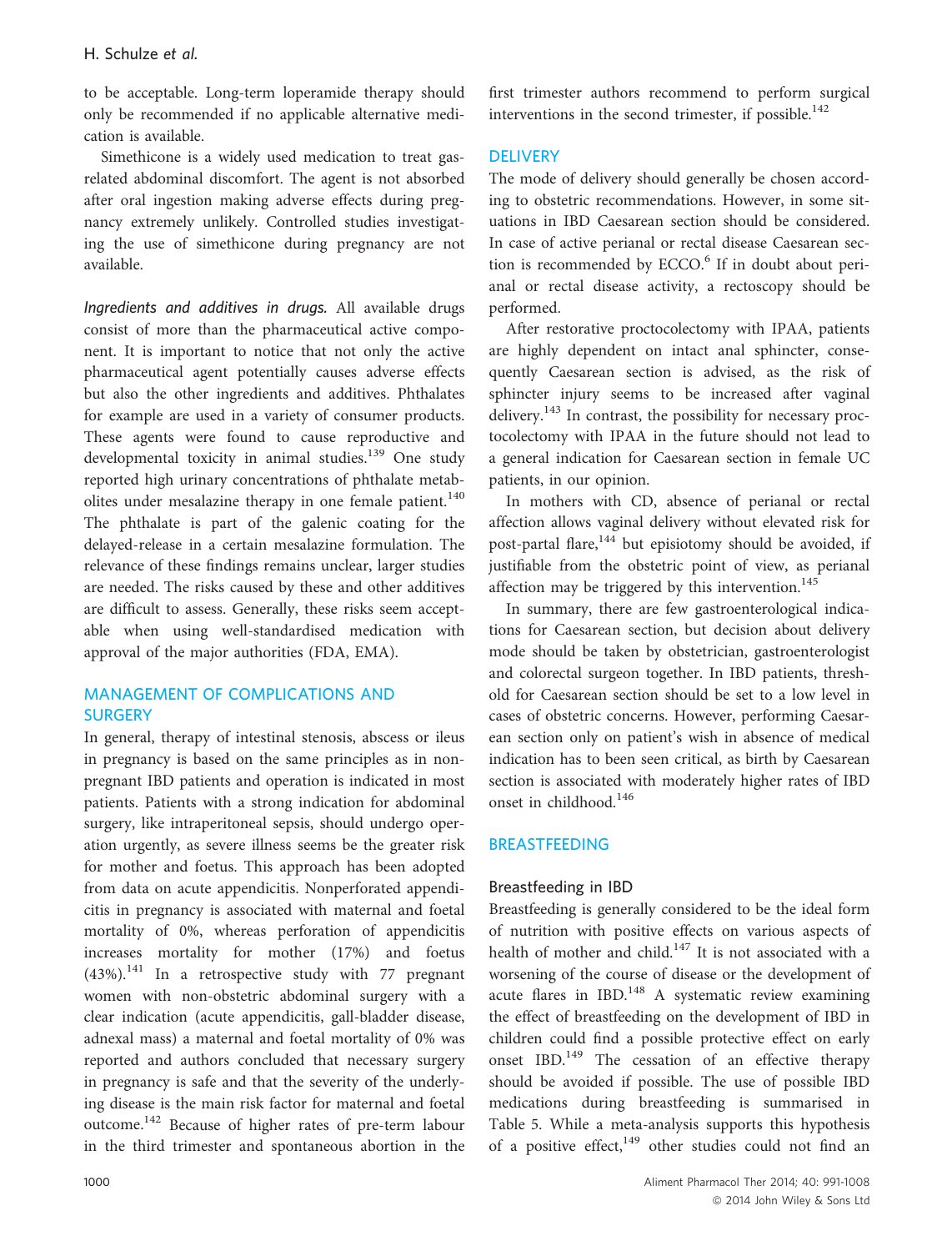association between breastfeeding and the risk of suffering from IBD.<sup>150, 151</sup> Even more controversially, there are reports from studies including appropriate numbers of patients that indicate an increased IBD risk associated with breastfeeding.<sup>152, 153</sup> Altogether, the role of breastfeeding as a risk factor of IBD remains unclear.

#### Breastfeeding and medication

Indeed, the proportion of breastfeeding mothers among IBD patients is smaller than in the general population.<sup>154</sup> A central concern in the decision against breastfeeding is the fear of adverse effects caused by the IBD medication or its metabolites excreted into the breast milk. While most of the drugs used in the therapy of IBD can be detected in breast milk, standard medications are safe for the use during breastfeeding.<sup>154</sup> Nevertheless, it is important to notice that there are no data available regarding the safety of medications during breastfeeding in case of preterm birth or other conditions impairing the metabolism of the infant. Generally, the health status of the nursing infant should be attended carefully even if the maternal medication was considered to be safe.

## Mesalazine and sulfasalazine

The concentrations of mesalazine and sulfasalazine in breast milk of patients receiving therapeutic doses of this medication are low and the use is generally considered safe during breastfeeding, $155-159$  although anecdotal reports described bloody diarrhoea in infants induced by mesalazine via breast milk.156, 160, 161 Breastfeeding should be stopped immediately in case of bloody diarrhoea of the infant during maternal mesalazine therapy.

#### **Corticosteroids**

Prednisolone and prednisone levels in breast milk depend directly from the serum concentrations. A study in six women with a daily dose of prednisolone up to 80 mg reported only low milk concentrations.<sup>162</sup> A study examining the prednisolone levels in breast milk in asthma patients receiving parenteral doses of 50 mg prednisolone found also only very low amounts of the medication and concluded that there is no significant risk to the nursing infant.<sup>163</sup>

#### Budesonide

Data on budesonide in breastfeeding women only exist for inhaled budesonide in asthmatic mothers, $164$  negligible systemic exposure to budesonide was reported for breastfed children. Studies dealing with orally taken budesonide in breastfeeding are missing. However, about 90% of oral budesonide is hepatically transformed to metabolites with very low activity (about 1%) compared to budesonide. Thus, systemic plasma levels in mothers as well as systemic exposure to breastfed infants are assumed very low. Decision on using oral budesonide during nursing should be made case-by-case.

#### **Thiopurines**

Since the concentration of thiopurines and their metabolites are very low in human breast milk and in the serum of breastfed infants, the use of these medications in standard doses is not contraindicated during breastfeeding. While most studies could not find any detrimental effect of the maternal use of thiopurines during breastfeeding, genetical changes impairing the metabolism of thiopurines (e.g. TPMT genotypes) may pose a potential risk for adverse effects. Recent cohort studies could not find an increased risk of infections or other complications, but only included small numbers of patients/infants.<sup>165-169</sup>

## Methotrexate

Methotrexate is a folate antagonist, has teratogenic effects, and is excreted into human breast milk.<sup>170</sup> Its use is contraindicated in male and female patients wishing to conceive, during pregnancy and breastfeeding.<sup>171</sup> A systematic review on the safety of MTX in the context of pregnancy and breastfeeding in rheumatoid arthritis could not find articles, fulfilling acceptable quality criteria.<sup>14</sup>

#### Biologicals

In contrast to earlier studies, $172$  recent analyses could detect infliximab in the human breast milk in very low concentrations.173, 174 Like the other anti-TNF-antibodies ADA could be detected in human breast milk in low concentrations as well. One case report could not find ADA in the serum of the infant while the mother received scheduled therapy. None of the infants in the available studies exhibited signs of adverse reactions to the maternal medication.<sup>110, 175, 176</sup> Similar findings were made when examining serum and breast milk levels in patients treated with CZP and their neonates.<sup>177</sup> Small amounts of Infliximab, ADA and CZP as well as golimumab might be transferred to the infant via breast milk. Although no adverse effects have been observed in small case series, the biological effects of these agents in the neonate remain unclear.

## Calcineurine inhibitors

Ciclosporin and tacrolimus can be detected in breast milk of nursing mothers receiving standard doses of this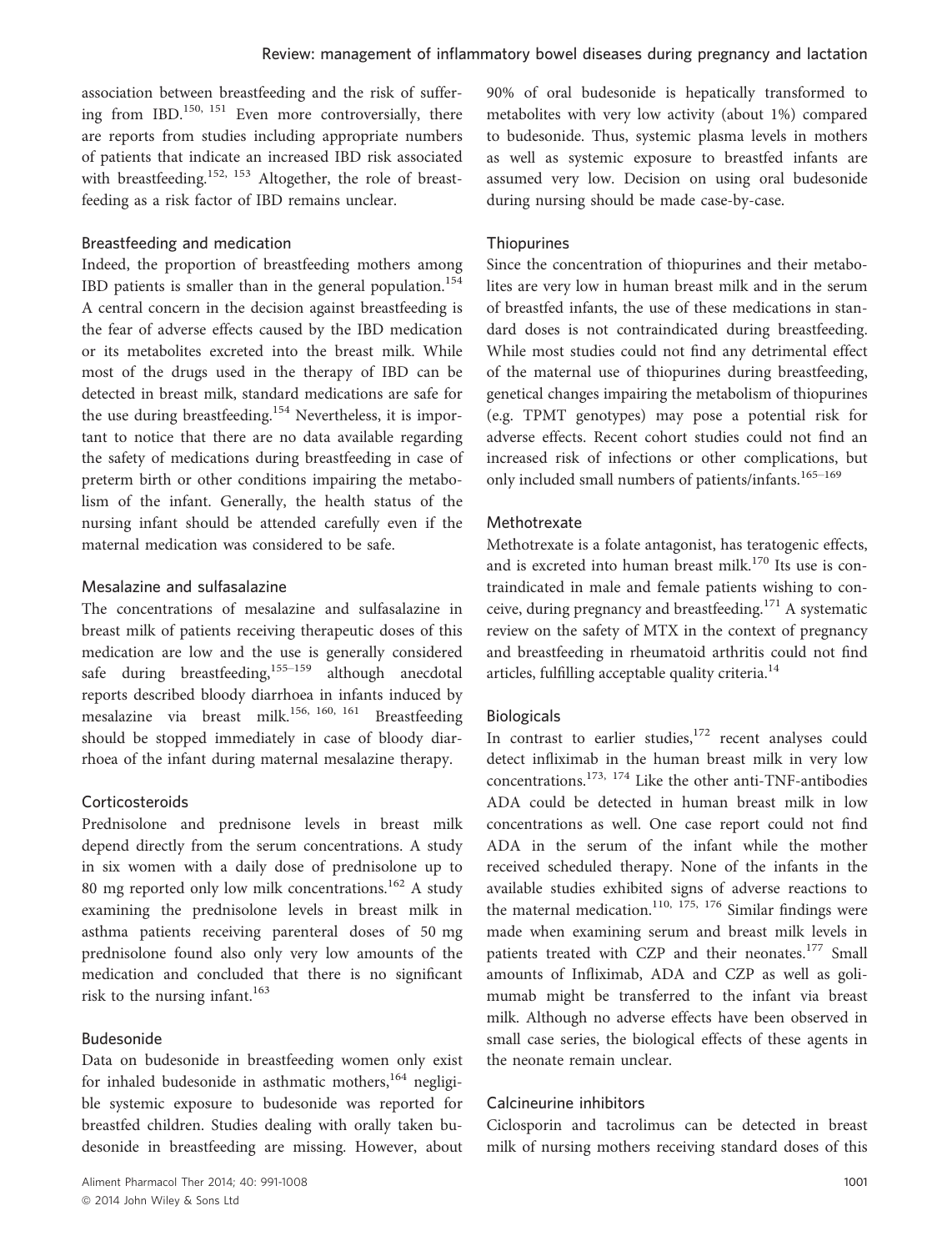medication. Ciclosporin levels are varying considerably. Case reports from renal and liver transplantation programs indicate that the medication levels in the breast milk and the absorption by the neonate are very low. The authors concluded that both medications could be compatible with breastfeeding.178–<sup>185</sup> A follow-up study could not find adverse effects after maternal tacrolimus exposure.<sup>186</sup>

## Antibiotics

Ciprofloxacin and metronidazole are not generally incompatible with breastfeeding.187, 188 Both antibiotics are excreted into breast milk in relevant amounts and potentially cause diarrhoea in the infants. The development of a pseudomembranous colitis after maternal ciprofloxacin use has been described.<sup>189</sup> The long-term effects of a ciprofloxacin or metronidazole exposure on breastfed infants have not been studied sufficiently. The indication for a systemic therapy with both agents has to be critically evaluated. Long-term treatment should be avoided generally.

## **Probiotics**

Probiotics (e.g. E. coli Nissle, VSL#3) are natural components of intestinal flora and are expected to be safe in breastfeeding. Furthermore, specific probiotics have been shown to be effective in reducing the risk of eczema in breastfed children.<sup>190</sup>

## Metoclopramide, simethicone, loperamide

Metoclopramide has been used as galactogogue, because it increases maternal prolactin levels.<sup>191</sup> Although it is secreted into breast milk, no relevant side effects in the breastfed neonates have been observed in studies.<sup>192, 193</sup> The use of metoclopramide during lactation over a short period of time is safe.

The bioavailability after oral ingestion of loperamide is very low but in can be detected in breast milk in low concentration.<sup>194</sup> The effects of these very small amounts on the infant have not been studied systematically. Nevertheless, the use of loperamide over a short period of time during lactation seems to be safe.

Simethicone is not absorbable and often used in neonates to treat abdominal discomfort. The use of simethicone during breastfeeding is safe.

## Bile acid sequestrants

All bile acid sequestrants (cholestyramine, colestipol, colesevelam) may impair the absorption of medications and vitamins. As they are generally not absorbed from the gastrointestinal tract, the use during lactation appears safe under medical observation. Safety data from controlled studies are missing.

## Proton pump inhibitors

Data on the use of PPI during breastfeeding are only published for omeprazole and pantoprazole.

A case report of a single mother using omeprazole (20 mg/day) while breastfeeding,<sup>195</sup> reported peak omeprazole concentrations in breast milk of less than 7% of peak serum concentrations. In a nursing mother taking pantoprazole (40 mg/day), exposure to the breastfed infant was about 7.3  $\mu$ g (0.14% of weight-normalised  $dose$ ).<sup>196</sup>

If PPI are indicated omeprazole and pantoprazole should be preferred.

# KEY POINTS IN MANAGEMENT OF IBD IN PREGNANCY AND BREASTFEEDING

Women and men diagnosed with CD or UC without signs of active disease, disease specific medication and without a medical history of surgical interventions are generally as fertile as the general population. In contrast to UC, active CD is reported to have a negative influence on fertility rates. The standard medication including mesalazine, sulfasalazine and corticosteroids do not have any known negative influence on fertility in female CD and UC patients.

Pregnancies in IBD will develop normally in about 80% of patients (see Table 1). Female IBD patients wishing to become pregnant should be advised to plan pregnancy in a phase of stable remission, if possible.

The ultrasound examination of the abdomen is the diagnostic method of choice in pregnant women. Gastroscopy, sigmoidoscopy and colonoscopy with propofol sedation are assumed safe, especially in the second trimester. Safety of diagnostic approaches in pregnancy is summarised in Table 3.

The basic principles of the medical IBD therapy before and during pregnancy are: (i) An acute flare has to be treated prompt and effectively. (ii) An effective therapy should not be discontinued if not contraindicated. (iii) The individual course of disease and the medical history have to be considered when planning medical therapy. (iv) A medical therapy for maintenance of remission has to be discussed with the patient regarding all risks and benefits. (v) If possible, the medication with the minimal risk for mother and child should be chosen. (vi) The optimal time point of conception is in stable remission.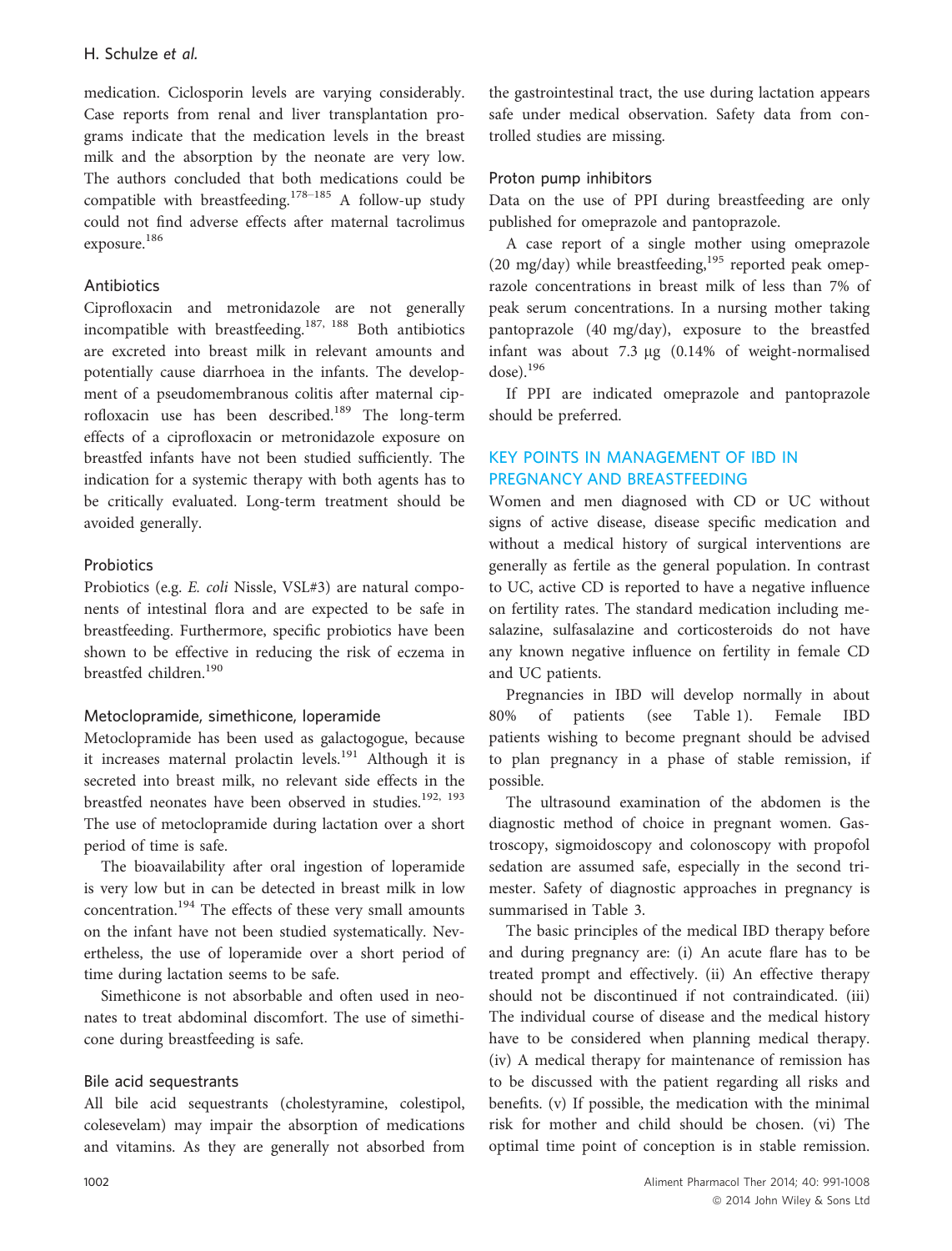The use of possible IBD medications during pregnancy is summarised in Table 5.

The mode of delivery should generally be chosen according to obstetric recommendations. In case of active perianal or rectal disease Caesarean section is recommended. After IPAA Caesarean section is advised.

Breastfeeding is not associated with a worsening of the course of disease or the development of acute flares in IBD. The use of possible IBD medications during breastfeeding is summarised in Table 5.

## AUTHORSHIP

Guarantor of the article: Axel Dignass.

Author contributions: All authors were searching for references, contributed to the preparation of the manuscript and reviewed the manuscript. All authors have approved the final version of this manuscript.

## ACKNOWLEDGEMENTS

Declaration of personal and funding interests: H.S. and P.E.: None. A. D. has served as a speaker, a consultant and/or an advisory board member for Falk, Ferring, MSD, Abbott, Otsuka, Vifor, Immundiagnostik, Shire, Takeda, UCB.

## **REFERENCES**

- 1. Mountifield R, Bampton P, Prosser R, Muller K, Andrews JM. Fear and fertility in inflammatory bowel disease: a mismatch of perception and reality affects family planning decisions. Inflamm Bowel Dis 2009; 15: 720–5.
- 2. Mayberry JF, Weterman IT. European survey of fertility and pregnancy in women with Crohn's disease: a case control study by European collaborative group. Gut 1986; 27: 821–5.
- 3. Hudson M, Flett G, Sinclair TS, Brunt PW, Templeton A, Mowat NA. Fertility and pregnancy in inflammatory bowel disease. Int J Gynaecol Obstet 1997; 58: 229–37.
- 4. Mañosa M, Navarro-Llavat M, Marín L, Zabana Y, Cabré E, Domènech E. Fecundity, pregnancy outcomes, and breastfeeding in patients with inflammatory bowel disease: a large cohort survey. Scand J Gastroenterol 2013; 48: 427–32.
- 5. Naganuma M, Kunisaki R, Yoshimura N, et al. Conception and pregnancy outcome in women with inflammatory bowel disease: a multicentre study from Japan. J Crohns Colitis 2011; 5: 317–23.
- 6. Van der Woude CJ, Kolacek S, Dotan I, et al. European evidenced-based consensus on reproduction in inflammatory bowel disease. J Crohns Colitis 2010; 4: 493–510.
- 7. Ørding Olsen K, Juul S, Berndtsson I, Oresland T, Laurberg S. Ulcerative colitis: female fecundity before diagnosis, during disease, and after surgery compared with a population sample. Gastroenterology 2002; 122: 15–9.
- 8. Di Paolo MC, Paoluzi OA, Pica R, et al. Sulphasalazine and 5 aminosalicylic acid in long-term treatment of ulcerative colitis: report on tolerance and side-effects. Dig Liver Dis 2001; 33: 563–9.
- 9. Akbari M, Shah S, Velayos FS, Mahadevan U, Cheifetz AS. Systematic review and meta-analysis on the effects of thiopurines on birth outcomes from female and male patients with inflammatory bowel disease. Inflamm Bowel Dis 2013; 19: 15–22.
- 10. Coelho J, Beaugerie L, Colombel JF, et al. Pregnancy outcome in patients with inflammatory bowel disease treated with thiopurines: cohort from the CESAME Study. Gut 2011; 60: 198–203.
- 11. Casanova MJ, Chaparro M, Domènech E, et al. Safety of thiopurines and anti-TNF- $\alpha$  drugs during pregnancy in patients with inflammatory bowel disease. Am J Gastroenterol 2013; 108: 433–40.
- 12. Janssen NM, Genta MS. The effects of immunosuppressive and antiinflammatory medications on fertility, pregnancy, and lactation. Arch Intern Med 2000; 160: 610–9.
- 13. French AE, Koren G; Motherisk Team. Effect of methotrexate on male fertility. Can Fam Physician 2003; 49: 577–8.
- 14. Martínez Lopez JA, Loza E, Carmona L. Systematic review on the safety of methotrexate in rheumatoid arthritis regarding the reproductive system (fertility, pregnancy, and breastfeeding). Clin Exp Rheumatol 2009; 27: 678–84.
- 15. Tiainen J, Matikainen M, Hiltunen KM. Ileal J-pouch–anal anastomosis, sexual dysfunction, and fertility. Scand J Gastroenterol 1999; 34: 185–8.
- 16. Rajaratnam SG, Eglinton TW, Hider P, Fearnhead NS. Impact of ileal pouch-anal anastomosis on female fertility: meta-analysis and systematic review. Int J Colorectal Dis 2011; 26: 1365–74.
- 17. Tulchinsky H, Averboukh F, Horowitz N, et al. Restorative proctocolectomy impairs fertility and pregnancy outcomes in women with ulcerative colitis. Colorectal Dis 2013; 15: 842–7.
- 18. Waljee A, Waljee J, Morris AM, Higgins PDR. Threefold increased risk of infertility: a meta-analysis of infertility after ileal pouch anal anastomosis in ulcerative colitis. Gut 2006; 55: 1575–80.
- 19. Teruel C, López-San Román A, Bermejo F, et al. Outcomes of pregnancies fathered by inflammatory bowel disease patients exposed to thiopurines. Am J Gastroenterol 2010; 105(9): 2003–8.
- 20. Miller JP. Inflammatory bowel disease in pregnancy: a review. J R Soc Med 1986; 79: 221–5.
- 21. Cornish J, Tan E, Teare J, et al. A meta-analysis on the influence of inflammatory bowel disease on pregnancy. Gut 2007; 56: 830–7.
- 22. Mahadevan U, Sandborn WJ, Li D-K, Hakimian S, Kane S, Corley DA. Pregnancy outcomes in women with inflammatory bowel disease: a large community-based study from Northern California. Gastroenterology 2007; 133: 1106–12.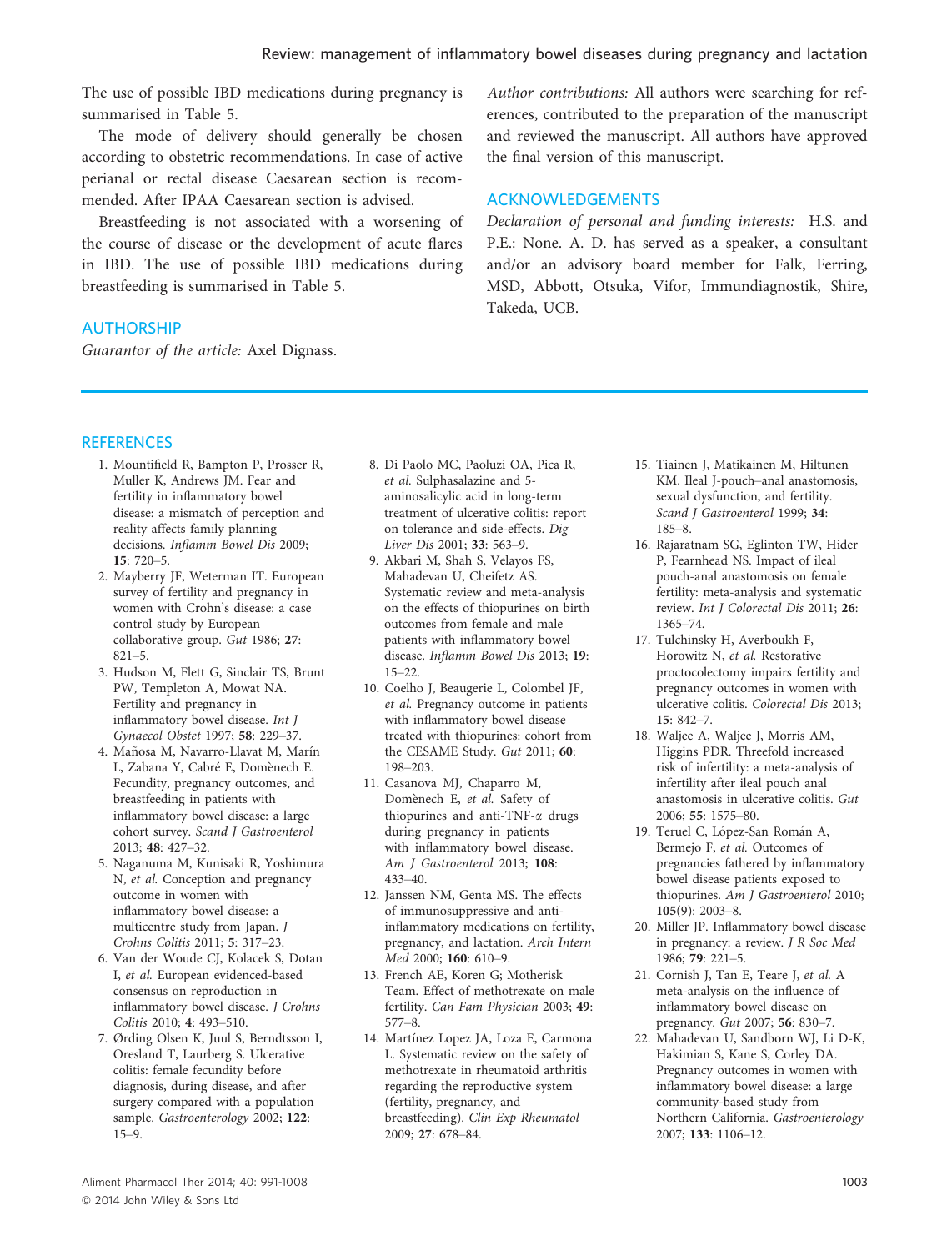## H. Schulze et al.

- 23. Bortoli A, Pedersen N, Duricova D, et al. Pregnancy outcome in inflammatory bowel disease: prospective European case-control ECCO-EpiCom study, 2003-2006. Aliment Pharmacol Ther 2011; 34: 724–34.
- 24. Khosla R, Willoughby CP, Jewell DP. Crohn's disease and pregnancy. Gut 1984; 25: 52–6.
- 25. Willoughby CP, Truelove SC. Ulcerative colitis and pregnancy. Gut 1980; 21: 469–74.
- 26. Oron G, Yogev Y, Shkolnik S, et al. Inflammatory bowel disease: risk factors for adverse pregnancy outcome and the impact of maternal weight gain. J Matern-Fetal Neonatal Med 2012; 25: 2256–60.
- 27. Molnár T, Farkas K, Nagy F, *et al*. Pregnancy outcome in patients with inflammatory bowel disease according to the activity of the disease and the medical treatment: a case-control study. Scand J Gastroenterol 2010; 45: 1302–6.
- 28. Korelitz BI. Inflammatory bowel disease and pregnancy. Gastroenterol Clin North Am 1998; 27: 213–24.
- 29. Reddy D, Murphy SJ, Kane SV, Present DH, Kornbluth AA. Relapses of inflammatory bowel disease during pregnancy: in-hospital management and birth outcomes. Am J Gastroenterol 2008; 103: 1203–9.
- 30. Bortoli A, Saibeni S, Tatarella M, et al. Pregnancy before and after the diagnosis of inflammatory bowel diseases: retrospective case-control study. J Gastroenterol Hepatol 2007; 22: 542–9.
- 31. Buyon JP. The effects of pregnancy on autoimmune diseases. J Leukoc Biol 1998; 63: 281–7.
- 32. Fedorkow DM, Persaud D, Nimrod CA. Inflammatory bowel disease: a controlled study of late pregnancy outcome. Am J Obstet Gynecol 1989; 160: 998–1001.
- 33. Mogadam M, Dobbins WO 3rd, Korelitz BI, Ahmed SW. Pregnancy in inflammatory bowel disease: effect of sulfasalazine and corticosteroids on fetal outcome. Gastroenterology 1981; 80: 72–6.
- 34. Castiglione F, Pignata S, Morace F, et al. Effect of pregnancy on the clinical course of a cohort of women with inflammatory bowel disease. Ital J Gastroenterol 1996; 28: 199–204.
- 35. Riis L, Vind I, Politi P, et al. ; European Collaborative Study Group on Inflammatory Bowel Disease. Does pregnancy change the disease course? A study in a European cohort of patients with inflammatory bowel

disease Am J Gastroenterol 2006; 101: 1539–45.

- 36. Heinrichs WL, Fong P, Flannery M, et al. Midgestational exposure of pregnant BALB/c mice to magnetic resonance imaging conditions. Magn Reson Imaging 1988; 6: 305–13.
- 37. Tyndall DA, Sulik KK. Effects of magnetic resonance imaging on eye development in the C57BL/6J mouse. Teratology 1991; 43: 263–75.
- 38. Yip YP, Capriotti C, Talagala SL, Yip JW. Effects of MR exposure at 1.5 T on early embryonic development of the chick. J Magn Reson Imaging 1994; 4: 742–8.
- 39. Beers GJ. Biological effects of weak electromagnetic fields from 0 Hz to 200 MHz: a survey of the literature with special emphasis on possible magnetic resonance effects. Magn Reson Imaging 1989; 7: 309–31.
- 40. Schwartz JL, Crooks LE. NMR imaging produces no observable mutations or cytotoxicity in mammalian cells. Am J Roentgenol 1982; 139: 583–5.
- 41. Wolff S, Crooks LE, Brown P, Howard R, Painter RB. Tests for DNA and chromosomal damage induced by nuclear magnetic resonance imaging. Radiology 1980; 136: 707–10.
- 42. Baker PN, Johnson IR, Harvey PR, Gowland PA, Mansfield P. A threeyear follow-up of children imaged in utero with echo-planar magnetic resonance. Am J Obstet Gynecol 1994;  $170 \cdot 32 - 3$
- 43. Glover P, Hykin J, Gowland P, Wright J, Johnson I, Mansfield P. An assessment of the intrauterine sound intensity level during obstetric echoplanar magnetic resonance imaging. Br J Radiol 1995; 68: 1090–4.
- 44. Panigel M, Wolf G, Zeleznick A. Magnetic resonance imaging of the placenta in rhesus monkeys, Macaca mulatta. J Med Primatol 1988; 17: 3–18.
- 45. Wible JH Jr, Galen KP, Wojdyla JK. Cardiovascular effects caused by rapid administration of gadoversetamide injection in anesthetized dogs. Invest Radiol 2001; 36: 292–8.
- 46. Rofsky NM, Pizzarello DJ, Weinreb JC, Ambrosino MM, Rosenberg C. Effect on fetal mouse development of exposure to MR imaging and gadopentetate dimeglumine. J Magn Reson Imaging 1994; 4: 805–7.
- 47. Rofsky NM, Pizzarello DJ, Duhaney MO, Falick AK, Prendergast N, Weinreb JC. Effect of magnetic resonance exposure combined with gadopentetate dimeglumine on

chromosomes in animal specimens. Acad Radiol 1995; 2: 492–6.

- 48. Soltys RA. Summary of preclinical safety evaluation of gadoteridol injection. Invest Radiol 1992; 27 (Suppl 1): S7–11.
- 49. Morisetti A, Bussi S, Tirone P, de Haën C. Toxicological safety evaluation of gadobenate dimeglumine 0.5 M solution for injection (MultiHance), a new magnetic resonance imaging contrast medium. J Comput Assist Tomogr 1999; 23(Suppl 1): S207–17.
- 50. De Santis M, Straface G, Cavaliere AF, Carducci B, Caruso A. Gadolinium periconceptional exposure: pregnancy and neonatal outcome. Acta Obstet Gynecol Scand 2007; 86: 99–101.
- 51. Marcos HB, Semelka RC, Worawattanakul S. Normal placenta: gadolinium-enhanced dynamic MR imaging. Radiology 1997; 205: 493-6.
- 52. Tanaka YO, Sohda S, Shigemitsu S, Niitsu M, Itai Y. High temporal resolution dynamic contrast MRI in a high risk group for placenta accreta. Magn Reson Imaging 2001; 19: 635–42.
- 53. Leyendecker JR, Gorengaut V, Brown JJ. MR imaging of maternal diseases of the abdomen and pelvis during pregnancy and the immediate postpartum period. Radiographics 2004; 24: 1301–16.
- 54. Birchard KR, Brown MA, Hyslop WB, Firat Z, Semelka RC. MRI of acute abdominal and pelvic pain in pregnant patients. Am J Roentgenol 2005; 184: 452–8.
- 55. ASGE Standard of Practice Committee, Shergill AK, Ben-Menachem T, Chandrasekhara V, et al. Guidelines for endoscopy in pregnant and lactating women. Gastrointest Endosc 2012; 76: 18–24.
- 56. Van Thiel DH, Gavaler JS, Joshi SN, Sara RK, Stremple J. Heartburn of pregnancy. Gastroenterology 1977; 72: 666–8.
- 57. Ell C, Fischbach W, Keller R, et al. A randomized, blinded, prospective trial to compare the safety and efficacy of three bowel-cleansing solutions for colonoscopy (HSG-01\*). Endoscopy 2003; 35: 300–4.
- 58. Vinod J, Bonheur J, Korelitz BI, Panagopoulos G. Choice of laxatives and colonoscopic preparation in pregnant patients from the viewpoint of obstetricians and gastroenterologists. World J Gastroenterol 2007; 13: 6549–52.
- 59. Jauniaux E, Gulbis B, Shannon C, Maes V, Bromley L, Rodeck C. Placental propofol transfer and fetal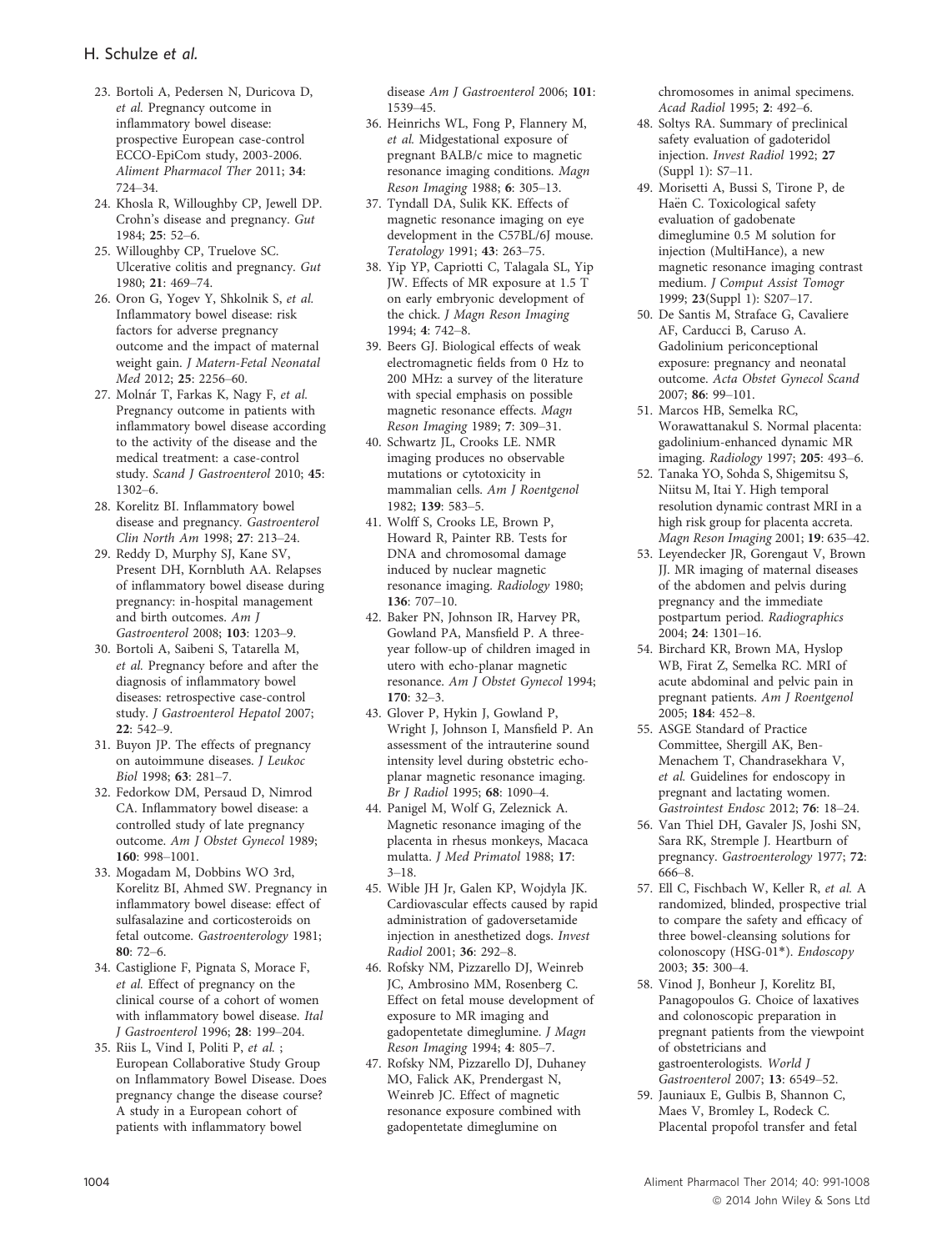sedation during maternal general anaesthesia in early pregnancy. Lancet 1998; 352: 290–1.

- 60. D'Alessio JG, Ramanathan J. Effects of maternal anesthesia in the neonate. Semin Perinatol 1998; 22: 350–62.
- 61. Schaefer C, Spielmann H, Vetter K, Weber-Schoendorfer C. Arzneimittel in Schwangerschaft und Stillzeit, vol. 8. Munich: Urban & Fischer, 2011.
- 62. Nitsun M, Szokol JW, Saleh HJ, et al. Pharmacokinetics of midazolam, propofol, and fentanyl transfer to human breast milk. Clin Pharmacol Ther 2006; 79(6): 549–57.
- 63. McElhatton PR. The effects of benzodiazepine use during pregnancy and lactation. Reprod Toxicol 1994; 8: 461–75.
- 64. Czeizel AE, Erös E, Rockenbauer M, Sørensen HT, Olsen J. Short-term oral diazepam treatment during pregnancy: a population-based teratological case-control study. Clin Drug Investig 2003; 23: 451–62.
- 65. Ornoy A, Arnon J, Shechtman S, Moerman L, Lukashova I. Is benzodiazepine use during pregnancy really teratogenic? Reprod Toxicol 1998; 12: 511–5.
- 66. Julsgaard M, Nørgaard M, Hvas CL, Buck D, Christensen LA. Selfreported adherence to medical treatment prior to and during pregnancy among women with ulcerative colitis. Inflamm Bowel Dis 2011; 17: 1573–80.
- 67. Nielsen MJ, Nørgaard M, Holland-Fisher P, Christensen LA. Selfreported antenatal adherence to medical treatment among pregnant women with Crohn's disease. Aliment Pharmacol Ther 2010; 32: 49–58.
- 68. Dignass A, Lindsay JO, Sturm A, et al. Second European evidencebased consensus on the diagnosis and management of ulcerative colitis part 2: current management. J Crohns Colitis 2012; 6: 991–1030.
- 69. Dignass A, Van Assche G, Lindsay JO, et al. The second European evidence-based consensus on the diagnosis and management of Crohn's disease: current management. J Crohns Colitis 2010; 4: 28–62.
- 70. Moskovitz DN, Bodian C, Chapman ML, et al. The effect on the fetus of medications used to treat pregnant inflammatory bowel-disease patients. Am J Gastroenterol 2004; 99: 656–61.
- 71. Subhani JM, Hamiliton MI. Review article: the management of inflammatory bowel disease during pregnancy. Aliment Pharmacol Ther 1998; 12: 1039–53.
- 72. Connell WR. Safety of drug therapy for inflammatory bowel disease in pregnant and nursing women. Inflamm Bowel Dis 1996; 2: 33–47.
- 73. Habal FM, Hui G, Greenberg GR. Oral 5-aminosalicylic acid for inflammatory bowel disease in pregnancy: safety and clinical course. Gastroenterology 1993; 105: 1057–60.
- 74. Dignass AU, Hartmann F, Sturm A, Stein J. Management of inflammatory bowel diseases during pregnancy. Dig Dis Basel Switz 2009; 27: 341–6.
- 75. Rahimi R, Nikfar S, Rezaie A, Abdollahi M. Pregnancy outcome in women with inflammatory bowel disease following exposure to 5 aminosalicylic acid drugs: a metaanalysis. Reprod Toxicol 2008; 25: 271–5.
- 76. Hernández-Díaz S, Werler MM, Walker AM, Mitchell AA. Folic acid antagonists during pregnancy and the risk of birth defects. N Engl J Med 2000; 343: 1608–14.
- 77. Fainstat T. Cortisone-induced congenital cleft palate in rabbits. Endocrinology 1954; 55: 502–8.
- 78. Pinsky L, Digeorge AM. Cleft palate in the mouse: a teratogenic index of glucocorticoid potency. Science 1965; 147: 402–3.
- 79. Moffatt DC, Bernstein CN. Drug therapy for inflammatory bowel disease in pregnancy and the puerperium. Best Pract Res Clin Gastroenterol 2007; 21: 835–47.
- 80. Park-Wyllie L, Mazzotta P, Pastuszak A, et al. Birth defects after maternal exposure to corticosteroids: prospective cohort study and metaanalysis of epidemiological studies. Teratology 2000; 62: 385–92.
- 81. Carmichael SL, Shaw GM, Ma C, et al. Maternal corticosteroid use and orofacial clefts. Am J Obstet Gynecol 2007; 197: 585.e1–7; discussion 683– 684, e1–7.
- 82. Gur C, Diav-Citrin O, Shechtman S, Arnon J, Ornoy A. Pregnancy outcome after first trimester exposure to corticosteroids: a prospective controlled study. Reprod Toxicol 2004; 18: 93–101.
- 83. Isarangkura M, Bhongvej S, Bunnag S. Adrenal insufficiency in newborn infant born of a mother who received corticosteroid throughout pregnancy. J Med Assoc Thai 1978; 61: 647–50.
- 84. Grajwer LA, Lilien LD, Pildes RS. Neonatal subclinical adrenal insufficiency. Result of maternal steroid therapy. J Am Med Assoc 1977; 238: 1279–80.
- 85. Kreines K, DeVaux WD. Neonatal adrenal insufficiency associated with

maternal Cushing's syndrome. Pediatrics 1971; 47: 516–9.

- 86. Oppenheimer EH. Lesions in the adrenals of an infant following maternal corticosteroid therapy. Bull Johns Hopkins Hosp 1964; 114: 146–51.
- 87. Homar V, Grosek S, Battelino T. High-dose methylprednisolone in a pregnant woman with Crohn's disease and adrenal suppression in her newborn. Neonatology 2008; 94: 306–9.
- 88. Beaulieu DB, Ananthakrishnan AN, Issa M, et al. Budesonide induction and maintenance therapy for Crohn's disease during pregnancy. Inflamm Bowel Dis 2009; 15: 25–8.
- 89. Sandborn WJ, Travis S, Moro L, et al. Once-daily budesonide MMX<sup>®</sup> extended-release tablets induce remission in patients with mild to moderate ulcerative colitis: results from the CORE I study. Gastroenterology 2012; 143: 1218–26.
- 90. Travis SPL, Danese S, Kupcinskas L, et al. Once-daily budesonide MMX in active, mild-to-moderate ulcerative colitis: results from the randomised CORE II study. Gut 2014; 63: 433–41.
- 91. Alstead EM, Ritchie JK, Lennard-Jones JE, Farthing MJ, Clark ML. Safety of azathioprine in pregnancy in inflammatory bowel disease. Gastroenterology 1990; 99: 443–6.
- 92. Francella A, Dyan A, Bodian C, Rubin P, Chapman M, Present DH. The safety of 6-mercaptopurine for childbearing patients with inflammatory bowel disease: a retrospective cohort study. Gastroenterology 2003; 124: 9–17.
- 93. Nørgard B, Pedersen L, Fonager K, Rasmussen SN, Sørensen HT. Azathioprine, mercaptopurine and birth outcome: a population-based cohort study. Aliment Pharmacol Ther 2003; 17: 827–34.
- 94. Zlatanic J, Korelitz BI, Rajapakse R, et al. Complications of pregnancy and child development after cessation of treatment with 6-mercaptopurine for inflammatory bowel disease. J Clin Gastroenterol 2003; 36(4): 303–9.
- 95. De Meij TGJ, Jharap B, Kneepkens CMF, van Bodegraven AA, de Boer NKH. Dutch Initiative on Crohn and Colitis. Long-term follow-up of children exposed intrauterine to maternal thiopurine therapy during pregnancy in females with inflammatory bowel disease. Aliment Pharmacol Ther 2013; 38: 38–43.
- 96. Peyrin-Biroulet L, Oussalah A, Roblin X, Sparrow MP. The use of azathioprine in Crohn's disease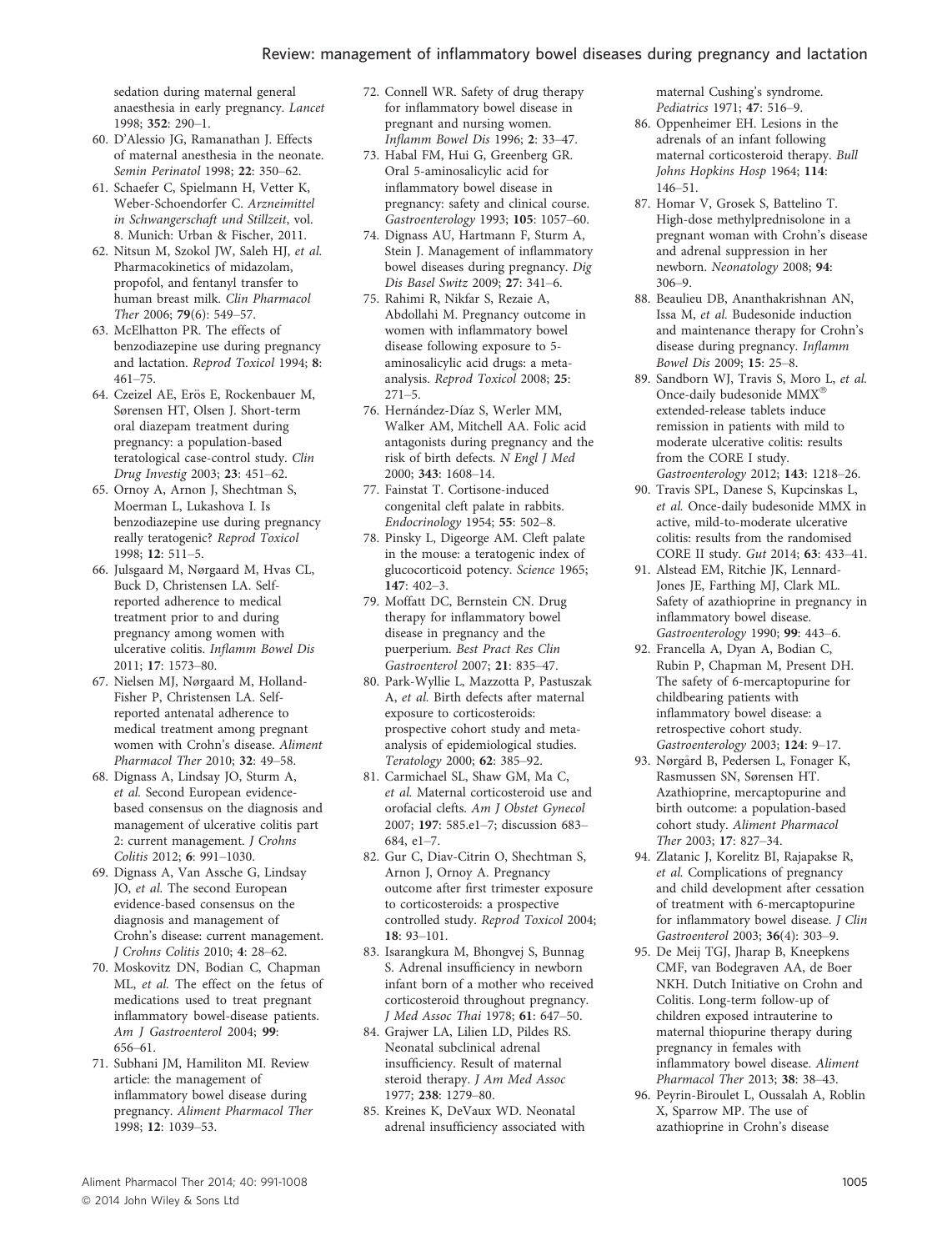during pregnancy and in the postoperative setting: a worldwide survey of experts. Aliment Pharmacol Ther  $2011: 33: 707-13.$ 

- 97. Donnenfeld AE, Pastuszak A, Noah JS, Schick B, Rose NC, Koren G. Methotrexate exposure prior to and during pregnancy. Teratology 1994; 49: 79–81.
- 98. Coscia LA, Constantinescu S, Moritz MJ, et al. Report from the National Transplantation Pregnancy Registry (NTPR): outcomes of pregnancy after transplantation. Clin Transpl 2010; 65–85.
- 99. Jain AB, Reyes J, Marcos A, et al. Pregnancy after liver transplantation with tacrolimus immunosuppression: a single center's experience update at 13 years. Transplantation 2003; 76: 827–32.
- 100. Källén B, Westgren M, Aberg A, Olausson PO. Pregnancy outcome after maternal organ transplantation in Sweden. BJOG 2005; 112: 904–9.
- 101. Baumgart DC, Sturm A, Wiedenmann B, Dignass AU. Uneventful pregnancy and neonatal outcome with tacrolimus in refractory ulcerative colitis. Gut 2005; 54: 1822–3.
- 102. Gusdon JP Jr. Fetal and maternal immunoglobulin levels during pregnancy. Am J Obstet Gynecol 1969; 103: 895–900.
- 103. Morell A, Skvaril F, Steinberg AG, Van Loghem E, Terry WD. Correlations between the concentrations of the four sub-classes of IgG and Gm Allotypes in normal human sera. J Immunol 1972; 108: 195–206.
- 104. Garty BZ, Ludomirsky A, Danon YL, Peter JB, Douglas SD. Placental transfer of immunoglobulin G subclasses. Clin Diagn Lab Immunol 1994; 1: 667–9.
- 105. Malek A, Sager R, Kuhn P, Nicolaides KH, Schneider H. Evolution of maternofetal transport of immunoglobulins during human pregnancy. Am J Reprod Immunol 1996; 36: 248–55.
- 106. Mahadevan U, Wolf DC, Dubinsky M, et al. Placental transfer of antitumor necrosis factor agents in pregnant patients with inflammatory bowel disease. Clin Gastroenterol Hepatol 2013; 11: 286– 92; quiz e24.
- 107. Mahadevan U, Kane S, Sandborn WJ, et al. Intentional infliximab use during pregnancy for induction or maintenance of remission in Crohn's disease. Aliment Pharmacol Ther 2005; 21: 733–8.
- 108. Schnitzler F, Fidder H, Ferrante M, et al. Outcome of pregnancy in women with inflammatory bowel disease treated with antitumor necrosis factor therapy. Inflamm Bowel Dis 2011; 17: 1846–54.
- 109. Lichtenstein GR, Feagan BG, Cohen RD, et al. Serious infections and mortality in association with therapies for Crohn's disease: TREAT registry. Clin Gastroenterol Hepatol 2006; 4: 621–30.
- 110. Vesga L, Terdiman JP, Mahadevan U. Adalimumab use in pregnancy. Gut 2005; 54: 890.
- 111. Mishkin DS, Van Deinse W, Becker JM, Farraye FA. Successful use of adalimumab (Humira) for Crohn's disease in pregnancy. Inflamm Bowel Dis 2006; 12: 827–8.
- 112. Coburn LA, Wise PE, Schwartz DA. The successful use of adalimumab to treat active Crohn's disease of an ileoanal pouch during pregnancy. Dig Dis Sci 2006; 51: 2045–7.
- 113. Sandborn WJ, Feagan BG, Marano C, et al. Subcutaneous golimumab maintains clinical response in patients with moderate-to-severe ulcerative colitis. Gastroenterology 2014; 146: 96–109.
- 114. Sandborn WJ, Feagan BG, Marano C, et al. Subcutaneous golimumab induces clinical response and remission in patients with moderateto-severe ulcerative colitis. Gastroenterology 2014; 146: 85–95; quiz e14–15.
- 115. Martin PL, Oneda S, Treacy G. Effects of an anti-TNF-alpha monoclonal antibody, administered throughout pregnancy and lactation, on the development of the macaque immune system. Am J Reprod Immunol 2007; 58: 138–49.
- 116. Mahadevan U, Cucchiara S, Hyams JS, et al. The London Position Statement of the World Congress of Gastroenterology on Biological Therapy for IBD with the European Crohn's and Colitis Organisation: pregnancy and pediatrics. Am J Gastroenterol 2011; 106: 214–23.
- 117. Hellwig K, Haghikia A, Gold R. Pregnancy and natalizumab: results of an observational study in 35 accidental pregnancies during natalizumab treatment. Mult Scler 2011; 17: 958–63.
- 118. Bar-Oz B, Moretti ME, Boskovic R, O'Brien L, Koren G. The safety of quinolones – a meta-analysis of pregnancy outcomes. Eur J Obstet Gynecol Reprod Biol 2009; 143: 75–8.
- 119. Loebstein R, Addis A, Ho E, Andreou R, Sage S, et al. Pregnancy outcome

following gestational exposure to fluoroquinolones: a multicenter prospective controlled study. Antimicrob Agents Chemother 1998; 42: 1336–9.

- 120. Burkhardt JE, Hill MA, Carlton WW, Kesterson JW. Histologic and histochemical changes in articular cartilages of immature beagle dogs dosed with difloxacin, a fluoroquinolone. Vet Pathol 1990; 27: 162–70.
- 121. Giamarellou H, Kolokythas E, Petrikkos G, Gazis J, Aravantinos D, Sfikakis P. Pharmacokinetics of three newer quinolones in pregnant and lactating women. Am J Med 1989; 87: 49S–51S.
- 122. Caro-Patón T, Carvajal A, Martin de Diego I, et al. Is metronidazole teratogenic? A meta-analysis. Br J Clin Pharmacol 1997; 44: 179–82.
- 123. Burtin P, Taddio A, Ariburnu O, Einarson TR, Koren G. Safety of metronidazole in pregnancy: a metaanalysis. Am J Obstet Gynecol 1995; 172: 525–9.
- 124. Van Assche G, Dignass A, Bokemeyer B, et al. Second European evidencebased consensus on the diagnosis and management of ulcerative colitis part 3: special situations. J Crohns Colitis 2013; 7: 1–33.
- 125. Tursi A, Brandimarte G, Papa A, Giglio A, Elisei W, et al. Treatment of relapsing mild-to-moderate ulcerative colitis with the probiotic VSL#3 as adjunctive to a standard pharmaceutical treatment: a doubleblind, randomized, placebo-controlled study. Am J Gastroenterol 2010; 105: 2218–27.
- 126. Gionchetti P, Rizzello F, Helwig U, Venturi A, et al. Prophylaxis of pouchitis onset with probiotic therapy: a double-blind, placebocontrolled trial. Gastroenterology 2003; 124: 1202–9.
- 127. Mimura T, Rizzello F, Helwig U, et al. Once daily high dose probiotic therapy (VSL#3) for maintaining remission in recurrent or refractory pouchitis. Gut 2004; 53: 108–14.
- 128. Pasternak B, Hviid A. Use of protonpump inhibitors in early pregnancy and the risk of birth defects. N Engl J Med 2010; 363: 2114–23.
- 129. Andersen ABT, Erichsen R, Farkas DK, Mehnert F, Ehrenstein V, Sørensen HT. Prenatal exposure to acid-suppressive drugs and the risk of childhood asthma: a population-based Danish cohort study. Aliment Pharmacol Ther 2012; 35: 1190–8.
- 130. Kondrackiene J, Beuers U, Kupcinskas L. Efficacy and safety of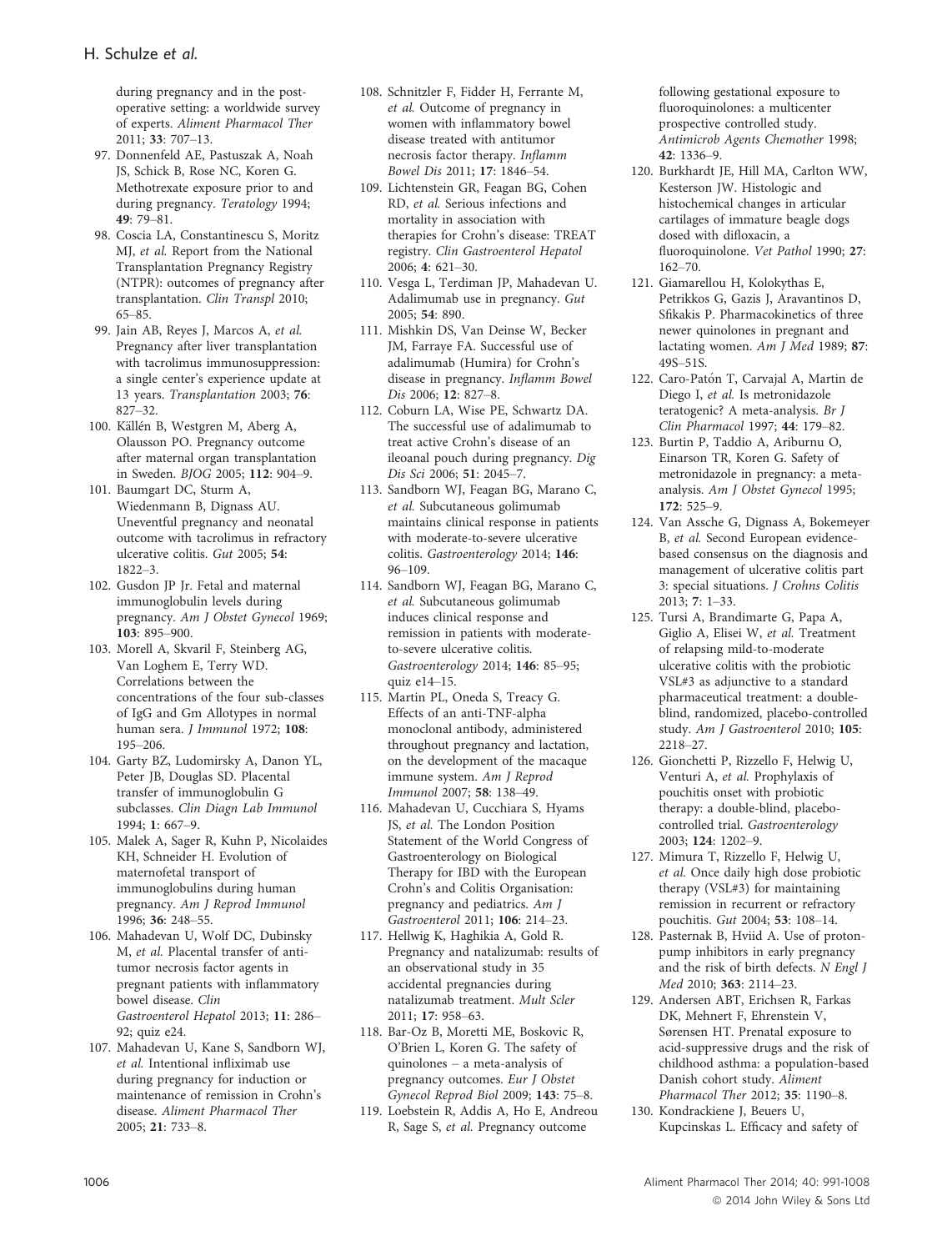ursodeoxycholic acid versus cholestyramine in intrahepatic cholestasis of pregnancy. Gastroenterology 2005; 129: 894–901.

- 131. Sadler LC, Lane M, North R. Severe fetal intracranial haemorrhage during treatment with cholestyramine for intrahepatic cholestasis of pregnancy. Br J Obstet Gynaecol 1995; 102: 169– 70.
- 132. Webster HD, Bollert JA. Toxicologic, reproductive and teratologic studies of colestipol hydrochloride, a new bile acid sequestrant. Toxicol Appl Pharmacol 1974; 28: 57–65.
- 133. Marquis JK, Dagher R, Jones M. Dietary administration of colesevelam hydrochloride does not affect fertility or reproductive performance in rats. Int J Toxicol 2004; 23: 357–67.
- 134. Matok I, Gorodischer R, Koren G, Sheiner E, Wiznitzer A, Levy A. The safety of metoclopramide use in the first trimester of pregnancy. N Engl J Med 2009; 360: 2528–35.
- 135. Pasternak B, Svanström H, Mølgaard-Nielsen D, Melbye M, Hviid A. Metoclopramide in pregnancy and risk of major congenital malformations and fetal death. J Am Med Assoc 2013; 310: 1601–11.
- 136. Arvela P, Jouppila R, Kauppila A, Pakarinen A, Pelkonen O, Tuimala R. Placental transfer and hormonal effects of metoclopramide. Eur J Clin Pharmacol 1983; 24: 345–8.
- 137. Einarson A, Mastroiacovo P, Arnon J, et al. Prospective, controlled, multicentre study of loperamide in pregnancy. Can J Gastroenterol 2000; 14: 185–7.
- 138. Källén B, Nilsson E, Otterblad Olausson P. Maternal use of loperamide in early pregnancy and delivery outcome. Acta Paediatr 2008; 97: 541–5.
- 139. Lyche JL, Gutleb AC, Bergman A, et al. Reproductive and developmental toxicity of phthalates. J Toxicol Environ Health B Crit Rev 2009; 12: 225–49.
- 140. Hernández-Díaz S, Su Y-C, Mitchell AA, Kelley KE, Calafat AM, Hauser R. Medications as a potential source of exposure to phthalates among women of childbearing age. Reprod Toxicol 2013; 37: 1–5.
- 141. Smoleniec J, James D. General surgical problems in pregnancy. Br J Surg 1990; 77: 1203–4.
- 142. Visser BC, Glasgow RE, Mulvihill KK, Mulvihill SJ. Safety and timing of nonobstetric abdominal surgery in pregnancy. Dig Surg 2001; 18: 409–17.
- 143. Remzi FH, Gorgun E, Bast J, et al. Vaginal delivery after ileal pouch-anal

anastomosis: a word of caution. Dis Colon Rectum 2005; 48: 1691–9.

- 144. Ilnyckyji A, Blanchard JF, Rawsthorne P, Bernstein CN. Perianal Crohn's disease and pregnancy: role of the mode of delivery. Am J Gastroenterol 1999; 94: 3274–8.
- 145. Brandt LJ, Estabrook SG, Reinus JF. Results of a survey to evaluate whether vaginal delivery and episiotomy lead to perineal involvement in women with Crohn's disease. Am J Gastroenterol 1995; 90: 1918–22.
- 146. Bager P, Simonsen J, Nielsen NM, Frisch M. Cesarean section and offspring's risk of inflammatory bowel disease: a national cohort study. Inflamm Bowel Dis 2012; 18: 857–62.
- 147. Ip S, Chung M, Raman G, Trikalinos TA, Lau J. A summary of the Agency for Healthcare Research and Quality's evidence report on breastfeeding in developed countries. Breastfeed Med 2009; 4(Suppl. 1): S17–30.
- 148. Moffatt DC, Ilnyckyj A, Bernstein CN. A population-based study of breastfeeding in inflammatory bowel disease: initiation, duration, and effect on disease in the postpartum period. Am J Gastroenterol 2009; 104: 2517–23.
- 149. Klement E, Cohen RV, Boxman J, Joseph A, Reif S. Breastfeeding and risk of inflammatory bowel disease: a systematic review with meta-analysis. Am J Clin Nutr 2004; 80: 1342–52.
- 150. Roberts SE, Wotton CJ, Williams JG, Griffith M, Goldacre MJ. Perinatal and early life risk factors for inflammatory bowel disease. World J Gastroenterol 2011; 17: 743–9.
- 151. Sonntag B, Stolze B, Heinecke A, et al. Preterm birth but not mode of delivery is associated with an increased risk of developing inflammatory bowel disease later in life. Inflamm Bowel Dis 2007; 13: 1385–90.
- 152. Jantchou P, Turck D, Baldé M, Gower-Rousseau C. Breastfeeding and risk of inflammatory bowel disease: results of a pediatric, populationbased, case-control study. Am J Clin Nutr 2005; 82: 485–6.
- 153. Hansen TS, Jess T, Vind I, et al. Environmental factors in inflammatory bowel disease: a casecontrol study based on a Danish inception cohort. J Crohns Colitis 2011; 5: 577–84.
- 154. Gisbert JP. Safety of immunomodulators and biologics for the treatment of inflammatory bowel disease during pregnancy and breastfeeding. Inflamm Bowel Dis 2010; 16: 881–95.
- 155. Järnerot G, Into-Malmberg MB. Sulphasalazine treatment during breast feeding. Scand J Gastroenterol 1979; 14: 869–71.
- 156. Ito S, Blajchman A, Stephenson M, Eliopoulos C, Koren G. Prospective follow-up of adverse reactions in breast-fed infants exposed to maternal medication. Am J Obstet Gynecol 1993; 168: 1393–9.
- 157. Silverman DA, Ford J, Shaw I, Probert CSJ. Is mesalazine really safe for use in breastfeeding mothers? Gut 2005; 54: 170–1.
- 158. Klotz U, Harings-Kaim A. Negligible excretion of 5-aminosalicylic acid in breast milk. Lancet 1993; 342: 618–9.
- 159. Esbjörner E, Järnerot G, Wranne L. Sulphasalazine and sulphapyridine serum levels in children to mothers treated with sulphasalazine during pregnancy and lactation. Acta Paediatr Scand 1987; 76: 137–42.
- 160. Branski D, Kerem E, Gross-Kieselstein E, Hurvitz H, Litt R, Abrahamov A. Bloody diarrhea – a possible complication of sulfasalazine transferred through human breast milk. J Pediatr Gastroenterol Nutr 1986; 5: 316–7.
- 161. Nelis GF. Diarrhoea due to 5 aminosalicylic acid in breast milk. Lancet 1989; 1: 383.
- 162. Ost L, Wettrell G, Björkhem I, Rane A. Prednisolone excretion in human milk. J Pediatr 1985; 106: 1008–11.
- 163. Greenberger PA, Odeh YK, Frederiksen MC, Atkinson AJ Jr. Pharmacokinetics of prednisolone transfer to breast milk. Clin Pharmacol Ther 1993; 53: 324–8.
- 164. Fält A, Bengtsson T, Kennedy B-M, et al. Exposure of infants to budesonide through breast milk of asthmatic mothers. J Allergy Clin Immunol 2007; 120: 798–802.
- 165. Gardiner SJ, Gearry RB, Roberts RL, Zhang M, Barclay ML, Begg EJ. Exposure to thiopurine drugs through breast milk is low based on metabolite concentrations in motherinfant pairs. Br J Clin Pharmacol 2006; 62: 453–6.
- 166. Moretti ME, Verjee Z, Ito S, Koren G. Breast-feeding during maternal use of azathioprine. Ann Pharmacother 2006; 40: 2269–72.
- 167. Sau A, Clarke S, Bass J, Kaiser A, Marinaki A, Nelson-Piercy C. Azathioprine and breastfeeding: is it safe? BJOG 2007; 114: 498–501.
- 168. Christensen LA, Dahlerup JF, Nielsen MJ, Fallingborg JF, Schmiegelow K. Azathioprine treatment during lactation. Aliment Pharmacol Ther 2008; 28: 1209–13.